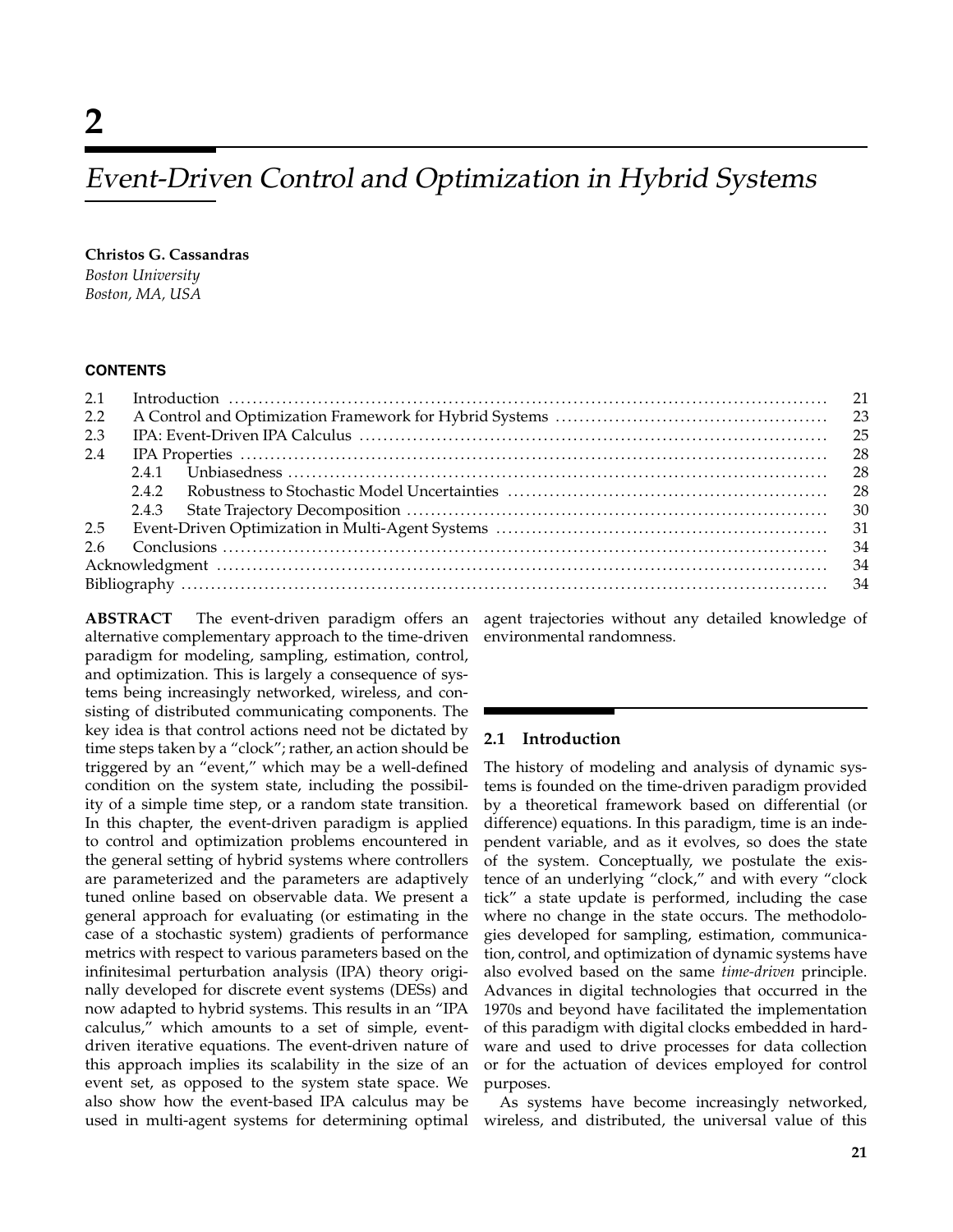point of view has understandably come to question. While it is always possible to postulate an underlying clock with time steps dictating state transitions, it may not be feasible to guarantee the synchronization of all components of a distributed system to such a clock, and it is not efficient to trigger actions with every time step when such actions may be unnecessary. The *event-driven* paradigm offers an alternative, complementary look at modeling, control, communication, and optimization. The key idea is that a clock should not be assumed to dictate actions simply because a time step is taken; rather, an action should be triggered by an "event" specified as a well-defined condition on the system state or as a consequence of environmental uncertainties that result in random state transitions. Observing that such an event could actually be defined to be the occurrence of a "clock tick," it follows that this framework may in fact incorporate time-driven methods as well. On the other hand, defining the proper "events" requires more sophisticated techniques compared to simply reacting to time steps.

The motivation for this alternative event-driven view is multifaceted. For starters, there are many natural DESs where the only changes in their state are dictated by event occurrences. The Internet is a prime example, where "events" are defined by packet transmissions and receptions at various nodes, causing changes in the contents of various queues. For such systems, a time-driven modeling approach may not only be inefficient, but also potentially erroneous, as it cannot deal with events designed to occur concurrently in time. The development of a rigorous theory for the study of DES in the 1980s (see, e.g., [1–5]) paved the way for event-based models of certain classes of dynamic systems and spurred new concepts and techniques for control and optimization. By the early 1990s, it became evident that many interesting dynamic systems are in fact "hybrid" in nature, i.e., at least some of their state transitions are caused by (possibly controllable) events [6–12]. This has been reinforced by technological advances through which sensing and actuating devices are embedded into systems allowing physical processes to interface with such devices which are inherently event driven. A good example is the modern automobile where an event induced by a device that senses slippery road conditions may trigger the operation of an antilock braking system, thus changing the operating dynamics of the actual vehicle. More recently, the term "cyber–physical system" [13] has emerged to describe the hybrid structure of systems where some components operate as physical processes modeled through time-driven dynamics, while other components (mostly digital devices empowered by software) operate in event-driven mode.

Moreover, many systems of interest are now networked and spatially distributed. In such settings, especially when energy-constrained wireless devices are involved, frequent communication among system components can be inefficient, unnecessary, and sometimes infeasible. Thus, rather than imposing a rigid timedriven communication mechanism, it is reasonable to seek instead to define specific events that dictate when a particular node in a network needs to exchange information with one or more other nodes. In other words, we seek to complement synchronous operating mechanisms with asynchronous ones, which can dramatically reduce communication overhead without sacrificing adherence to design specifications and desired performance objectives. When, in addition, the environment is stochastic, significant changes in the operation of a system are the result of random event occurrences, so that, once again, understanding the implications of such events and reacting to them is crucial. Besides their modeling potential, it is also important to note that event-driven approaches to fundamental processes such as sampling, estimation, and control possess important properties related to variance reduction and robustness of control policies to modeling uncertainties. These properties render them particularly attractive, compared to time-driven alternatives.

While the importance of event-driven behavior in dynamic systems was recognized as part of the development of DES and then hybrid systems, more recently there have been significant advances in applying eventdriven methods (also referred to as "event-based" and "event-triggered") to classical feedback control systems; see [14–18] and references therein. For example, in [15] a controller for a linear system is designed to update control values only when a specific error measure (e.g., for tracking or stabilization purposes) exceeds a given threshold, while refraining from any updates otherwise. It is also shown how such controllers may be tuned and how bounds may be computed in conjunction with known techniques from linear system theory. Trade-offs between interevent times and controller performance are further studied in [19]. As another example, in [18] an event-driven approach termed "self-triggered control" determines instants when the state should be sampled and control actions taken for some classes of nonlinear control systems. Benefits of event-driven mechanisms for estimation purposes are considered in [20,21]. In [20], for instance, an event-based sampling mechanism is studied where a signal is sampled only when measurements exceed a certain threshold, and it is shown that this approach outperforms a classical periodic sampling process at least in the case of some simple systems.

In distributed systems, event-driven mechanisms have the advantage of significantly reducing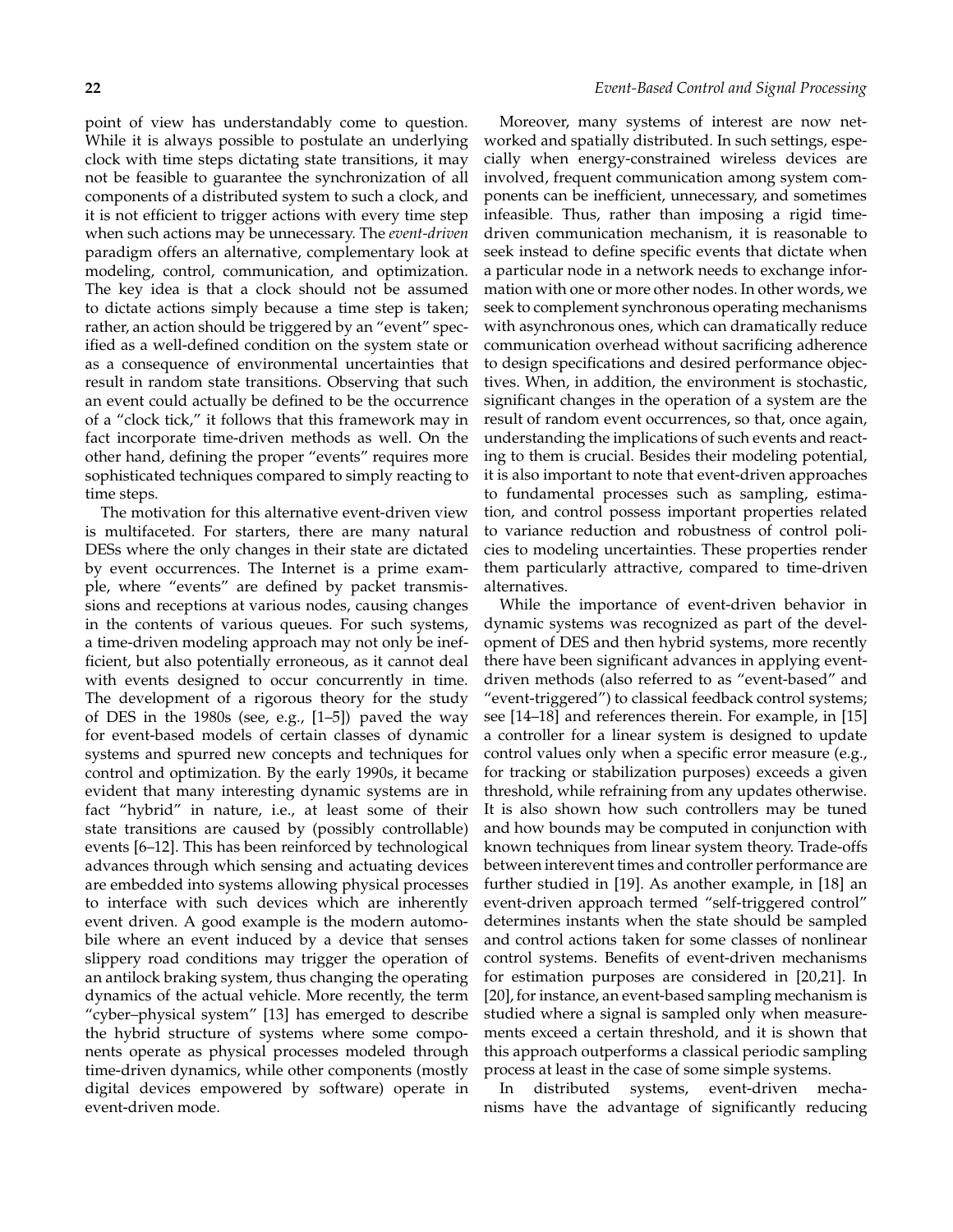communication among networked components without affecting desired performance objectives (see [22–27]). For instance, Trimpe and D'Andrea [25] consider the problem of estimating the state of a linear system based on information communicated from spatially distributed sensors. In this case, each sensor computes the measurement prediction variance, and the event-driven process of transmitting information is defined by events such that this variance exceeds a given threshold. A scenario where sensors may be subject to malicious attacks is considered in [28], where event-driven methods are shown to lead to computationally advantageous state reconstruction techniques. It should be noted that in all such problems, one can combine event-driven and time-driven methods, as in [24] where a control scheme combining periodic (time-driven) and event-driven control is used for linear systems to update and communicate sensor and actuation data only when necessary in the sense of maintaining a satisfactory closed-loop performance. It is shown that this goal is attainable with a substantial reduction in communication over the underlying network. Along the same lines, combining event-driven and time-driven sensor information it is shown in [29] that stability can be guaranteed where the former methods alone may fail to do so.

In multi-agent systems, on the other hand, the goal is for networked components to cooperatively maximize (or minimize) a given objective; it is shown in [23] that an event-driven scheme can still achieve the optimization objective while drastically reducing communication (hence, prolonging the lifetime of a wireless network), even when delays are present (as long as they are bounded). Event-driven approaches are also attractive in receding horizon control, where it is computationally inefficient to reevaluate a control value over small time increments as opposed to event occurrences defining appropriate planning horizons for the controller (e.g., see [30]).

In the remainder of this chapter, we limit ourselves to discussing how the event-driven paradigm is applied to control and optimization problems encountered in the general setting of hybrid systems. In particular, we consider a general-purpose control and optimization framework where controllers are parameterized and the parameters are adaptively tuned online based on observable data. One way to systematically carry out this process is through gradient information pertaining to given performance measures with respect to these parameters, so as to iteratively adjust their values. When the environment is stochastic, this entails generating gradient estimates with desirable properties such as unbiasedness. This gradient evaluation/estimation approach is based on the IPA theory [1,31] originally developed for DES and now adapted to hybrid system

where it results in an "IPA calculus" [32], which amounts to a set of simple, event-driven iterative equations. In this approach, the gradient evaluation/estimation procedure is based on directly observable data, and it is entirely event driven. This makes it computationally efficient, since it reduces a potentially complex process to a finite number of actions. More importantly perhaps, this approach has two key benefits that address the need for scalable methods in large-scale systems and the difficulty of obtaining accurate models especially in stochastic settings. First, being event driven, it is scalable in the size of the event space and not the state space of the system model. As a rule, the former is much smaller than the latter. Second, it can be shown that the gradient information is often independent of model parameters, which may be unknown or hard to estimate. In stochastic environments, this implies that complex control and optimization problems can be solved with little or no knowledge of the noise or random processes affecting the underlying system dynamics.

This chapter is organized as follows. A general online control and optimization framework for hybrid systems is presented in Section 2.2, whose centerpiece is a methodology used for evaluating (or estimating in the stochastic case) a gradient of an objective function with respect to controllable parameters. This event-driven methodology, based on IPA, is described in Section 2.3. In Section 2.4, three key properties of IPA are presented and illustrated through examples. In Section 2.4, an application to multi-agent systems is given. In particular, we consider cooperating agents that carry out a persistent monitoring mission in simple one-dimensional environments and formulate this mission as an optimal control problem. Its solution results in agents operating as hybrid systems with parameterized trajectories. Thus, using the event-based IPA calculus, we describe how optimal trajectories can be obtained online without any detailed knowledge of environmental randomness.

# **2.2 A Control and Optimization Framework for Hybrid Systems**

A hybrid system consists of both time-driven and eventdriven components [33]. The modeling, control, and optimization of these systems is quite challenging. In particular, the performance of a stochastic hybrid system (SHS) is generally hard to estimate because of the absence of closed-form expressions capturing the dependence of interesting performance metrics on various design or control parameters. Most approaches rely on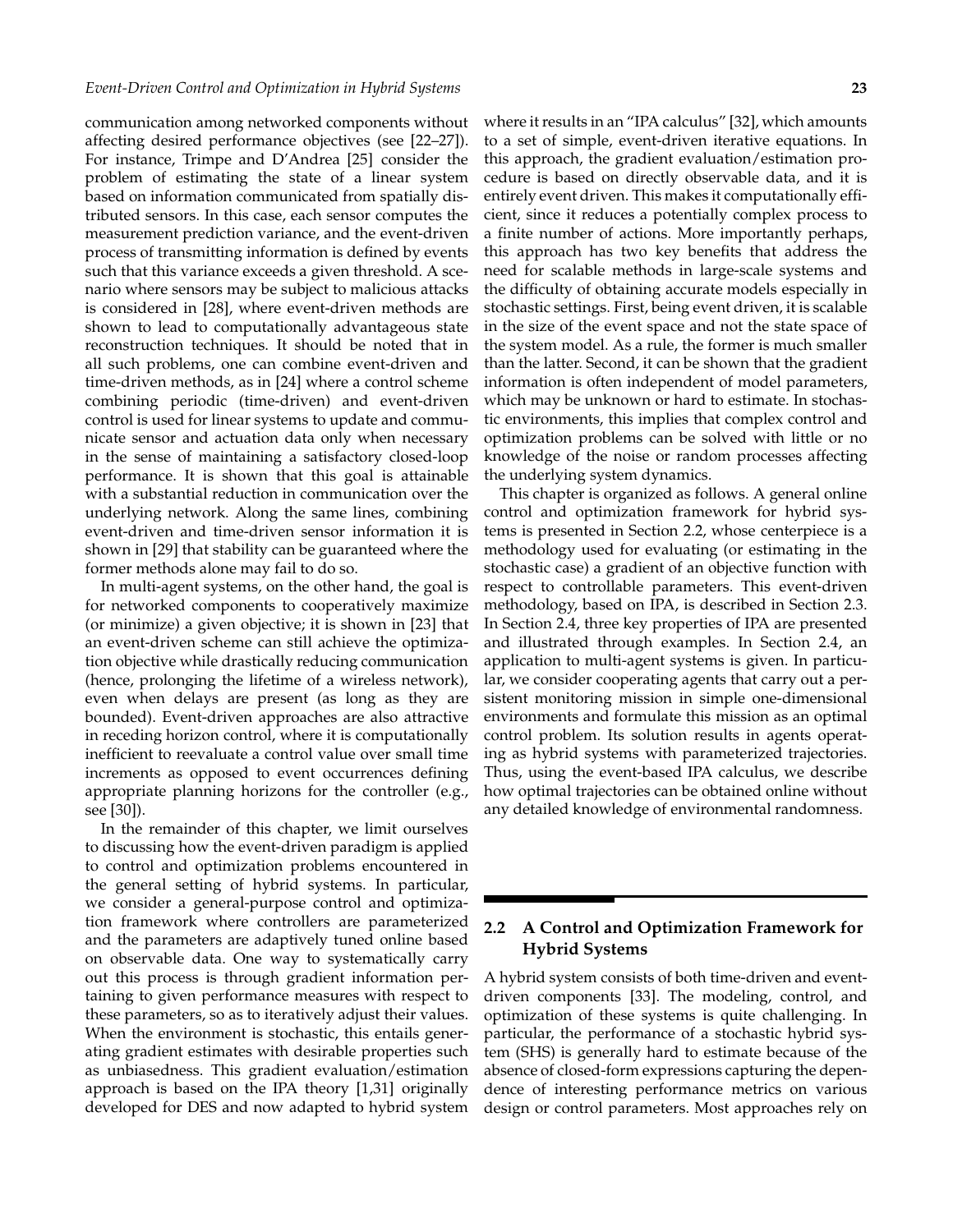<span id="page-3-0"></span>approximations and/or using computationally taxing methods, often involving dynamic programming techniques. The inherent computational complexity of these approaches, however, makes them unsuitable for online control and optimization. Yet, in some cases, the structure of a dynamic optimization problem solution can be shown to be of parametric form, thus reducing it to a parametric optimization problem. As an example, in a linear quadratic Gaussian setting, optimal feedback policies simply depend on gain parameters to be selected subject to certain constraints. Even when this is not provably the case, one can still define parametric families of solutions which can be optimized and yield near-optimal or at least vastly improved solutions relative to ad hoc policies often adopted. For instance, it is common in solutions based on dynamic programming [34] to approximate cost-to-go functions through parameterized function families and then iterate over the parameters involved seeking near-optimal solutions for otherwise intractable problems.

With this motivation in mind, we consider a generalpurpose framework as shown in Figure 2.1. The starting point is to assume that we can observe state trajectories of a given hybrid system and measure a performance (or cost) metric denoted by  $L(\theta)$ , where  $\theta$  is a parameter vector. This vector characterizes a controller (as shown in Figure 2.1) but may also include design or model parameters. The premise here is that the system is too complex for a closed-form expression of *L*(θ) to be available, but that it is possible to measure it over a given time window. In the case of a stochastic environment, the observable state trajectory is a sample path of a SHS, so that  $L(\theta)$  is a sample function, and performance is measured through  $E[L(\theta)]$  with the expectation defined in the context of a suitable probability space. In addition to  $L(\theta)$ , we assume that all or part of the system state is observed, with possible noisy measurements. Thus, randomness may enter through the system process or the measurement process or both.

The next step in Figure 2.1 is the evaluation of the gradient  $\nabla L(\theta)$ . In the stochastic case,  $\nabla L(\theta)$  is a random variable that serves as an estimate (obtained over a

given time window) of ∇*E*[*L*(θ)]. Note that we require ∇*L*(θ) to be evaluated based on available data observed from a *single* state trajectory (or sample path) of the hybrid system. This is in contrast to standard derivative approximation or estimation methods for  $\frac{dL(\theta)}{d\theta}$  based on finite differences of the form  $\frac{L(\theta + \Delta\theta) - L(\theta)}{\Delta\theta}$ . Such methods require two state trajectories under  $\theta$  and  $\theta + \Delta\theta$ , respectively, and are vulnerable to numerical problems when  $\Delta\theta$  is selected to be small so as to increase the accuracy of the derivative approximation.

The final step then is to make use of ∇*L*(θ) in a gradient-based adaptation mechanism of the general form  $\theta_{n+1} = \theta_n + \eta_n \nabla L(\theta)$ , where  $n = 1, 2, \dots$  counts the iterations over which this process evolves, and  $\{\eta_n\}$ is a step size sequence which is appropriately selected to ensure convergence of the controllable parameter sequence  $\{\theta_n\}$  under proper stationarity assumptions. After each iteration, the controller is adjusted, which obviously affects the behavior of the system, and the process repeats. Clearly, in a stochastic setting there is no guarantee of stationarity conditions, and this framework is simply one where the controller is perpetually seeking to improve system performance.

The cornerstone of this *online* framework is the evaluation of ∇*L*(θ) based *only* on data obtained from the observed state trajectory. The theory of IPA [32,35] provides the foundations for this to be possible. Moreover, in the stochastic case where ∇*L*(θ) becomes an estimate of  $\nabla E[L(\theta)]$ , it is important that this estimate possess desirable properties such as unbiasedness, without which the ultimate goal of achieving optimality cannot be provably attained. As we see in the next section, it is possible to evaluate  $\nabla L(\theta)$  for virtually arbitrary SHS through a simple systematic event-driven procedure we refer to as the "IPA calculus." In addition, this gradient is characterized by several attractive properties under mild technical conditions.

In order to formally apply IPA and subsequent control and optimization methods to hybrid systems, we need to establish a general modeling framework. We use a standard definition of a hybrid automaton [33].



#### **FIGURE 2.1**

Online control and optimization framework for hybrid systems.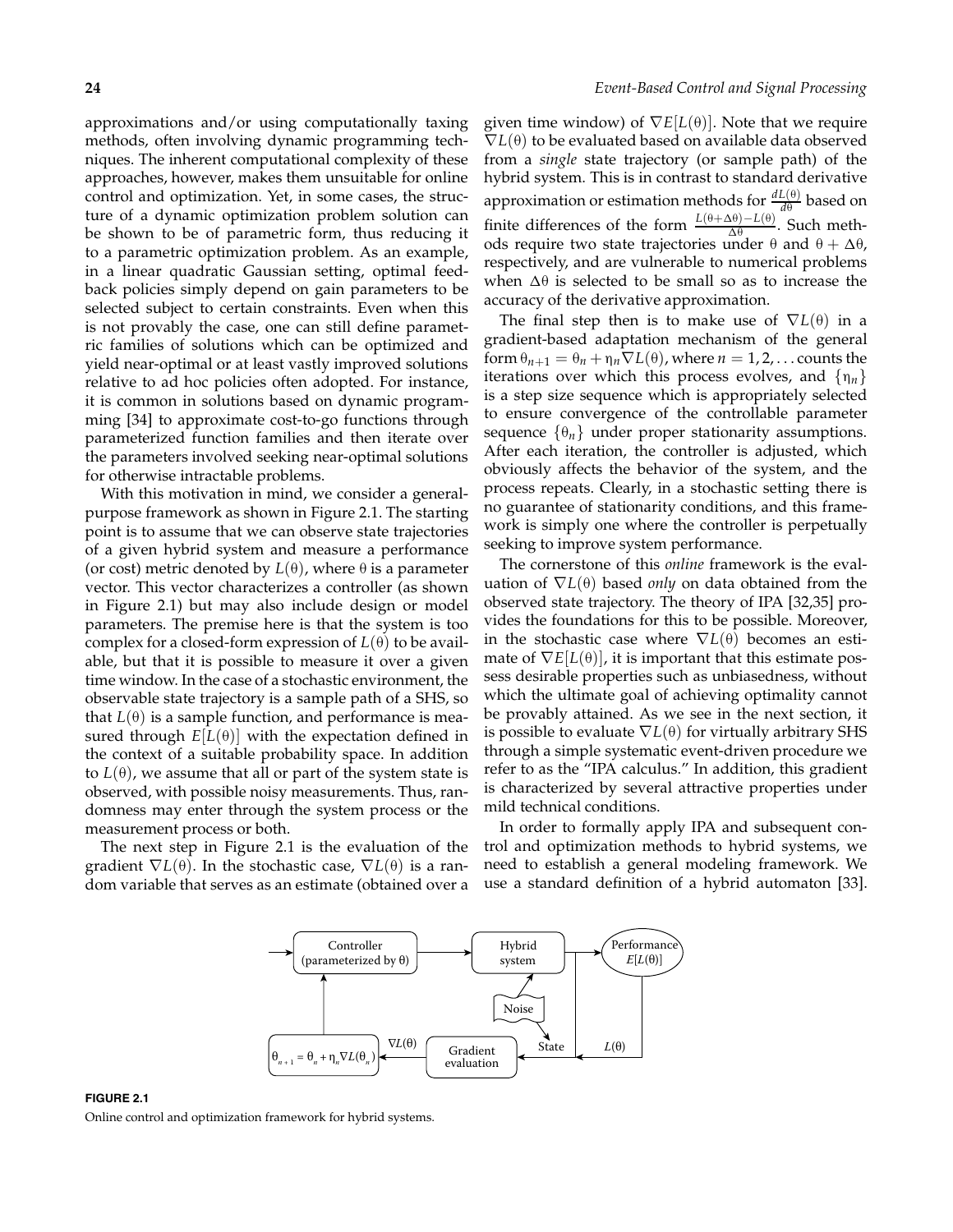Thus, let  $q \in Q$  (a countable set) denote the discrete state (or mode) and  $x \in X \subseteq \mathbb{R}^n$  denote the continuous state of the hybrid system. Let  $v \in \Upsilon$  (a countable set) denote a discrete control input and  $u \in U \subseteq \mathbb{R}^m$  a continuous control input. Similarly, let  $\delta \in \Delta$  (a countable set) denote a discrete disturbance input and  $d \in D \subseteq \mathbb{R}^p$ a continuous disturbance input. The state evolution is determined by means of

- A vector field  $f: Q \times X \times U \times D \rightarrow X$
- An invariant (or domain) set *Inv* : *Q* × Υ ×  $\Delta \rightarrow 2^X$
- A guard set *Guard* :  $Q \times Q \times \Upsilon \times \Delta \rightarrow 2^X$
- A reset function  $r: Q \times Q \times X \times \Upsilon \times \Delta \rightarrow X$

A trajectory or sample path of such a system consists of a sequence of intervals of continuous evolution followed by a discrete transition. The system remains at a discrete state *q* as long as the continuous (time-driven) state *x* does not leave the set *Inv*(*q*, υ, δ). If, before reaching *Inv*(*q*, υ, δ), *x* reaches a set *Guard*(*q*, *q* , υ, δ) for some  $q' \in Q$ , a discrete transition is allowed to take place. If this transition does take place, the state instantaneously resets to  $(q', x')$ , where  $x'$  is determined by the reset map  $r(q, q', x, v, \delta)$ . Changes in the discrete controls *v* and disturbances δ are discrete events that either *enable* a transition from *q* to *q'* when  $x \in \text{Guard}(q, q', v, \delta)$  or *force* a transition out of *q* by making sure  $x \notin Inv(q, v, \delta)$ . We also use  $\mathcal E$  to denote the set of all events that cause discrete state transitions and will classify events in a manner that suits the purposes of perturbation analysis. In what follows, we provide an overview of the "IPA calculus" and refer the reader to [32] and [36] for more details.

#### **2.3 IPA: Event-Driven IPA Calculus**

In this section, we describe the general framework for IPA as presented in [37] and generalized in [32] and [36]. Let  $\theta \in \Theta \subset \mathbb{R}^l$  be a global variable, henceforth called the *control parameter*, where Θ is a given compact, convex set. This may include system design parameters, parameters of an input process, or parameters that characterize a policy used in controlling this system. The disturbance input  $d \in D$  encompasses various random processes that affect the evolution of the state  $(q, x)$ so that, in general, we can deal with a SHS. We will assume that all such processes are defined over a common probability space, (Ω, F, *P*). Let us fix a particular value of the parameter  $\theta \in \Theta$  and study a resulting sample path of the SHS. Over such a sample path, let  $\tau_k(\theta)$ ,

 $k = 1, 2, \ldots$ , denote the occurrence times of the discrete events in increasing order, and define  $\tau_0(\theta) = 0$  for convenience. We will use the notation τ*<sup>k</sup>* instead of τ*k*(θ) when no confusion arises. The continuous state is also generally a function of θ, as well as of *t*, and is thus denoted by  $x(\theta, t)$ . Over an interval  $[\tau_k(\theta), \tau_{k+1}(\theta)]$ , the system is at some mode during which the time-driven state satisfies:

$$
\dot{x} = f_k(x, \theta, t), \tag{2.1}
$$

where *x* denotes  $\frac{\partial x}{\partial t}$ . Note that we suppress the dependence of  $f_k$  on the inputs  $u \in U$  and  $d \in D$  and stress instead its dependence on the parameter  $θ$  which may generally affect either *u* or *d* or both. The purpose of perturbation analysis is to study how changes in  $\theta$  influence the state *x*( $\theta$ ,*t*) and the event times  $τ_k(\theta)$  and, ultimately, how they influence interesting performance metrics that are generally expressed in terms of these variables. The following assumption guarantees that (2.1) has a unique solution w.p.1 for a given initial boundary condition *x*(θ, τ*k*) at time τ*k*(θ).

**ASSUMPTION 2.1** W.p.1, there exists a finite set of points *t<sub>j</sub>* ∈ [τ<sub>*k*</sub>( $θ$ ), τ<sub>*k*+1</sub>( $θ$ )), *j* = 1, 2, . . . , which are independent of  $\theta$ , such that the function  $f_k$  is continuously differentiable on  $\mathbb{R}^n \times \Theta \times (\lceil \tau_k(\theta), \tau_{k+1}(\theta) \rceil) \setminus \{t_1, t_2 \dots\}).$ Moreover, there exists a random number  $K > 0$  such that  $E[K] < \infty$  and the norm of the first derivative of  $f_k$  on  $\mathbb{R}^n \times \Theta \times (\lbrack \tau_k(\theta), \tau_{k+1}(\theta)) \setminus \{t_1, t_2 \ldots \} )$  is bounded from above by *K*.

An event occurring at time  $\tau_{k+1}(\theta)$  triggers a change in the mode of the system, which may also result in new dynamics represented by  $f_{k+1}$ , although this may not always be the case; for example, two modes may be distinct because the state  $x(θ, t)$  enters a new region where the system's performance is measured differently without altering its time-driven dynamics (i.e.,  $f_{k+1} =$ *f<sub>k</sub>*). The event times  $\{\tau_k(\theta)\}\$  play an important role in defining the interactions between the time-driven and event-driven dynamics of the system.

We now classify events that define the set  $\mathcal E$  as follows:

- *Exogenous*: An event is exogenous if it causes a discrete state transition at time  $\tau_k$  independent of the controllable vector  $\theta$  and satisfies  $\frac{d\tau_k}{d\theta} = 0$ . Exogenous events typically correspond to uncontrolled random changes in input processes.
- *Endogenous*: An event occurring at time τ*<sup>k</sup>* is endogenous if there exists a continuously differentiable function  $g_k : \mathbb{R}^n \times \Theta \to \mathbb{R}$  such that

$$
\tau_k = \min\{t > \tau_{k-1} \,:\, g_k(x(\theta, t), \theta) = 0\}.
$$
 (2.2)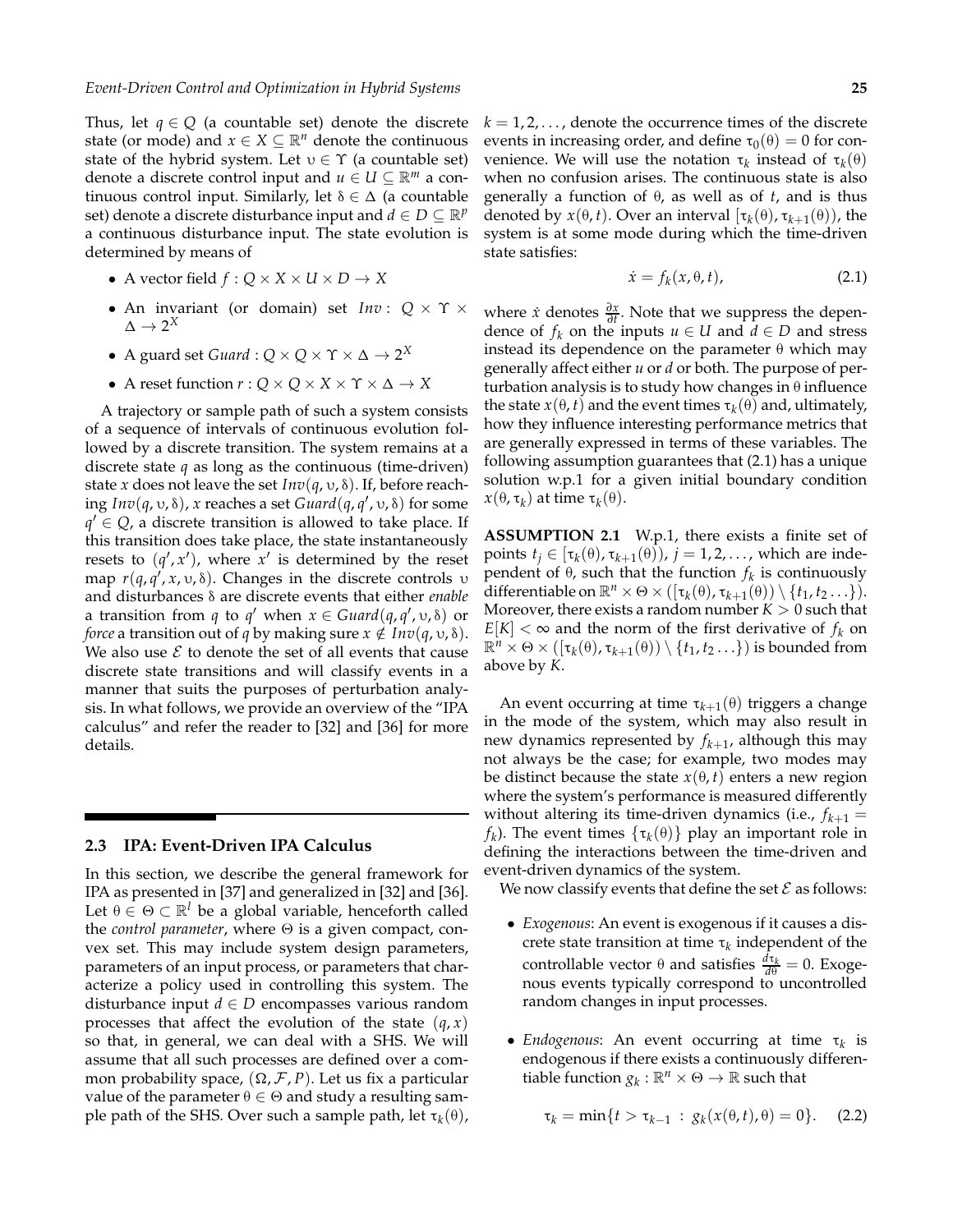The function  $g_k$  is normally associated with an invariant or a guard condition in a hybrid automaton model.

• *Induced*: An event at time τ*<sup>k</sup>* is induced if it is triggered by the occurrence of another event at time  $\tau_m \leq \tau_k$ . The triggering event may be exogenous, endogenous, or itself an induced event. The events that trigger induced events are identified by a subset of the event set,  $\mathcal{E}_I \subseteq \mathcal{E}$ .

Although this event classification is sufficiently general, recent work has shown that in some cases, it is convenient to introduce further event distinctions [38]. Moreover, it has been shown in [36] that an explicit event classification is in fact unnecessary if one is willing to appropriately extend the definition of the hybrid automaton described earlier. However, for the rest of this chapter, we only make use of the above classification.

Next, consider a performance function of the control parameter θ:

$$
J(\theta; x(\theta, 0), T) = E[L(\theta; x(\theta, 0), T)],
$$

where  $L(\theta; x(\theta, 0), T)$  is a sample function of interest evaluated in the interval [0, *T*] with initial conditions *x*( $θ$ , $0$ ). For simplicity, we write  $J(θ)$  and  $L(θ)$ . Suppose that there are *N* events, with occurrence times generally dependent on  $θ$ , during the time interval  $[0, T]$  and define  $\tau_0 = 0$  and  $\tau_{N+1} = T$ . Let  $L_k : \mathbb{R}^n \times \Theta \times \mathbb{R}^+ \to \mathbb{R}$ be a function satisfying Assumption 2.1 and define  $L(θ)$  by

$$
L(\theta) = \sum_{k=0}^{N} \int_{\tau_k}^{\tau_{k+1}} L_k(x, \theta, t) dt,
$$
 (2.3)

where we reiterate that *x* = *x*( $θ$ ,*t*) is a function of  $θ$  and *t*. We a[lso point ou](#page-3-0)t that the restriction of the definition of  $J(\theta)$  to a finite horizon *T* which is independent of  $\theta$  is made merely for the sake of simplicity.

Returning to Figure 2.1 and considering (for the sake of generality) the stochastic setting, the ultimate goal of the iterative process shown is to maximize  $E_{\omega}[L(\theta,\omega)]$ , where we use  $\omega$  to emphasize dependence on a sample path  $\omega$  of a SHS (clearly, this is reduced to  $L(\theta)$  in the deterministic case). Achieving such optimality is possible under standard ergodicity conditions imposed on the underlying stochastic processes, as well as the assumption that a single global optimum exists; otherwise, the gradient-based approach is simply continuously attempting to improve the observed performance  $L(\theta, \omega)$ . Thus, we are interested in estimating the gradient

$$
\frac{dJ(\theta)}{d\theta} = \frac{dE_{\omega}[L(\theta,\omega)]}{d\theta},
$$

by evaluating  $\frac{dL(\theta,\omega)}{d\theta}$  based on *directly observed data*. We obtain  $\theta^*$  (under the conditions mentioned above) by optimizing *J*(θ) through an iterative scheme of the form

$$
\theta_{n+1} = \theta_n - \eta_n H_n(\theta_n; x(\theta, 0), T, \omega_n), \quad n = 0, 1, \ldots,
$$
\n(2.4)

where {η*n*} is a step size sequence and  $H_n(\theta_n; \chi(\theta, 0), T, \omega_n)$  is the estimate of  $\frac{dJ(\theta)}{d\theta}$  at  $\theta = \theta_n$ . In using IPA,  $H_n(\theta_n; x(\theta, 0), T, \omega_n)$  is the sample derivative  $\frac{dL(\theta,\omega)}{d\theta}$ , which is an unbiased estimate of  $\frac{dJ(\theta)}{d\theta}$  if the condition (dropping the symbol  $\omega$  for simplicity)

$$
E\left[\frac{dL(\theta)}{d\theta}\right] = \frac{d}{d\theta}E[L(\theta)] = \frac{dJ(\theta)}{d\theta},
$$
 (2.5)

is satisfied, which turns out to be the case under mild technical conditions to be discussed later. The conditions under which algorithms of the form (2.4) converge are well-known (e.g., see [39]). Moreover, in addition to being unbiased, it can be shown that such gradient estimates are independent of the probability laws of the stochastic processes involved and require minimal information from the observed sample path.

The process through which IPA evaluates  $\frac{dL(\theta)}{d\theta}$  is based on analyzing how changes in  $\theta$  influence the state *x*( $θ$ *, t*) and the event times  $τ$ <sub>*k*</sub>( $θ$ ). In turn, this provides information on how  $L(\theta)$  is affected, because it is generally expressed in terms of these variables. Given  $\theta =$  $[\theta_1, \ldots, \theta_l]^T$ , we use the Jacobian matrix notation:

$$
x'(\theta,t)\equiv \frac{\partial x(\theta,t)}{\partial \theta}, \ \tau'_k\equiv \frac{\partial \tau_k(\theta)}{\partial \theta}, \ k=1,\ldots,K,
$$

for all state and event time derivatives. For simplicity of notation, we omit θ from the arguments of the functions above unless it is essential to stress this dependence. It is shown in [32] that  $x'(t)$  satisfies

$$
\frac{d}{dt}x'(t) = \frac{\partial f_k(t)}{\partial x}x'(t) + \frac{\partial f_k(t)}{\partial \theta},
$$
\n(2.6)

for  $t \in [\tau_k(\theta), \tau_{k+1}(\theta))$  with boundary condition

$$
x'(\tau_k^+) = x'(\tau_k^-) + [f_{k-1}(\tau_k^-) - f_k(\tau_k^+)]\tau_k',
$$
 (2.7)

for  $k = 0, \ldots, K$ . We note that whereas  $x(t)$  is often continuous in *t*,  $x'(t)$  may be discontinuous in *t* at the event times  $\tau_k$ ; hence, the left and right limits above are generally different. If  $x(t)$  is not continuous in *t* at  $t = \tau_k(\theta)$ , the value of  $x(\tau_k^+)$  is determined by the reset function  $r(q, q', x, v, \delta)$  discussed earlier and

$$
x'(\tau_k^+) = \frac{dr(q, q', x, \upsilon, \delta)}{d\theta}.
$$
 (2.8)

Furthermore, once the initial condition  $x'(\tau_k^+)$  is given, the linearized state trajectory  $\{x'(t)\}$  can be computed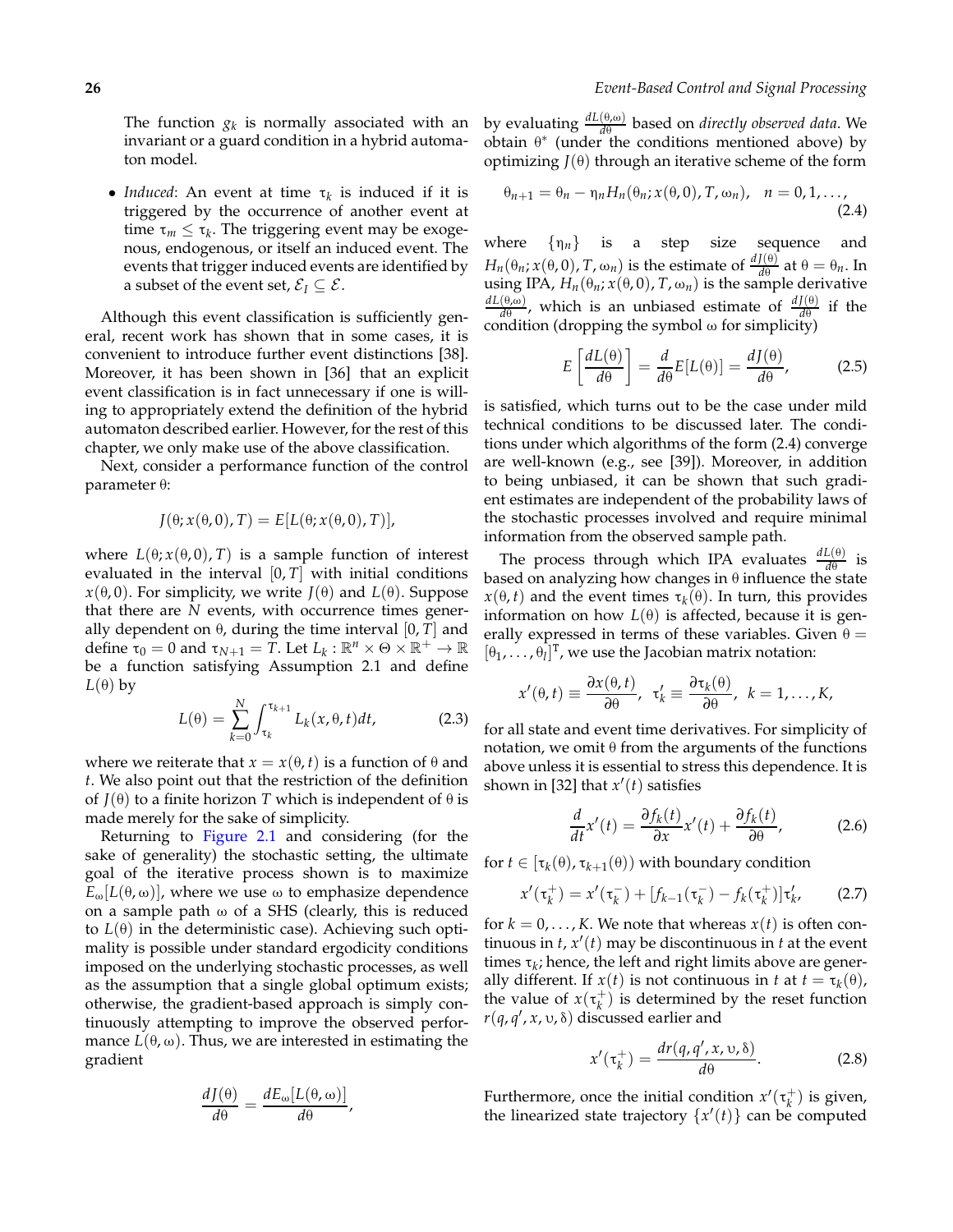in the interval  $t \in [\tau_k(\theta), \tau_{k+1}(\theta))$  by solving (2.6) to obtain

$$
x'(t) = e^{\int_{\tau_k}^t \frac{\partial f_k(u)}{\partial x} du} \left[ \int_{\tau_k}^t \frac{\partial f_k(v)}{\partial \theta} e^{-\int_{\tau_k}^t \frac{\partial f_k(u)}{\partial x} du} dv + \xi_k \right],
$$
\n(2.9)

with the constant  $\xi_k$  determined from  $x'(\tau_k^+)$  in either (2.7) or (2.8).

In order to complete the evaluation of  $x'(\tau_k^+)$  in (2.7), we need to also determine  $\tau'_k$ . Based on the event classification above,  $\tau'_k = 0$  if the event at  $\tau_k(\theta)$  is exogenous and

$$
\tau'_{k} = -\left[\frac{\partial g_{k}}{\partial x} f_{k}(\tau_{k}^{-})\right]^{-1} \left(\frac{\partial g_{k}}{\partial \theta} + \frac{\partial g_{k}}{\partial x} x'(\tau_{k}^{-})\right), \quad (2.10)
$$

if the event at  $\tau_k(\theta)$  is endogenous, that is,  $g_k(x(\theta, \tau_k), \theta) = 0$ , defined as long as  $\frac{\partial g_k}{\partial x} f_k(\tau_k^-) \neq 0$ . (Details may be found in [32].) Finally, if an induced event occurs at  $t = \tau_k$  and is triggered by an event at  $\tau_m \leq \tau_k$ , the value of  $\tau'_k$  depends on the derivative τ *<sup>m</sup>*. The event induced at τ*<sup>m</sup>* will occur at some time  $\tau_m + w(\tau_m)$ , where  $w(\tau_m)$  is a (generally random) variable which is dependent on the continuous and discrete states  $x(\tau_m)$  and  $q(\tau_m)$ , respectively. This implies the need for additional state variables, denoted by  $y_m(\theta, t)$ ,  $m = 1, 2, \ldots$ , associated with events occurring at times  $\tau_m$ ,  $m = 1, 2, \ldots$  The role of each such a state variable is to provide a "timer" activated when a triggering event occurs. Triggering events are identified as belonging to a set  $\mathcal{E}_I \subseteq \mathcal{E}$  and letting  $e_k$  denote the event occurring at  $\tau_k$ . Then, define  $\Gamma_k = \{m : e_m \in \mathcal{E}_I, m \leq k\}$  to be the set of all indices with corresponding triggering events up to τ*k*. Omitting the dependence on θ for simplicity, the dynamics of *ym*(*t*) are then given by

$$
\dot{y}_m(t) = \begin{cases}\n-C(t) & \tau_m \le t < \tau_m + w(\tau_m), \ m \in F_m, \\
0 & \text{otherwise}\n\end{cases}
$$
\n(2.11)

$$
y_m(\tau_m^+) = \begin{cases} y_0 & y_m(\tau_m^-) = 0, m \in F_m, \\ 0 & \text{otherwise} \end{cases}
$$

where  $y_0$  is an initial value for the timer  $y_m(t)$ , which decreases at a "clock rate"  $C(t) > 0$  until  $y_m(\tau_m +$  $w(\tau_m)$ ) = 0 and the associated induced event takes place. Clearly, these state variables are only used for induced events, so that  $y_m(t) = 0$  unless  $m \in F_m$ . The value of  $y_0$  may depend on  $\theta$  or on the continuous and discrete states  $x(\tau_m)$  and  $q(\tau_m)$ , while the clock rate  $C(t)$  may depend on  $x(t)$  and  $q(t)$  in general, and possibly θ. However, in most simple cases where we are interested in modeling an induced event to occur at time  $\tau_m + w(\tau_m)$ , we have  $y_0 = w(\tau_m)$  and  $C(t) = 1$ —that is, the timer simply counts down for a total of  $w(\tau_m)$ 

time units until the induced event takes place. Henceforth, we will consider  $y_m(t)$ ,  $m = 1, 2, \ldots$ , as part of the continuous state of the SHS, and we set

$$
y'_m(t) \equiv \frac{\partial y_m(t)}{\partial \theta}, \ \ m = 1, \dots, N. \tag{2.12}
$$

For the common case where  $y_0$  is independent of  $\theta$  and  $C(t)$  is a constant  $c > 0$  in (2.11), Lemma 2.1 facilitates the computation of  $\tau'_{k}$  for an induced event occurring at τ*k*. Its proof is given in [32].

#### **Lemma 2.1**

If in (2.11),  $y_0$  is independent of  $\theta$  and  $C(t) = c > 0$ (constant), then  $\tau'_k = \tau'_m$ .

With the inclusion of the state variables  $y_m(t)$ ,  $m =$ 1, ..., *N*, the derivatives  $x'(t)$ ,  $\tau'_{k'}$ , and  $y'_{m}(t)$  can be evaluated through (2.6)–(2.11) and this set of equations is what we refer to as the "IPA calculus." In general, this evaluation is recursive over the event (mode switching) index  $k = 0, 1, \ldots$  In other words, the IPA estimation process is *entirely event driven*. For a large class of problems, the SHS of interest does not involve induced events, and the state does not experience discontinuities when a modeswitching event occurs. In this case, the IPA calculus reduces to the application of three equations:

1. Equation 2.9:

$$
x'(t) = e^{\int_{\tau_k}^t \frac{\partial f_k(u)}{\partial x} du} \left[ \int_{\tau_k}^t \frac{\partial f_k(v)}{\partial \theta} e^{-\int_{\tau_k}^t \frac{\partial f_k(u)}{\partial x} du} dv + \xi_k \right],
$$

which describes how the state derivative  $x'(t)$ evolves over  $[τ_k(θ), τ_{k+1}(θ)).$ 

2. Equation 2.7:

$$
x'(\tau_k^+) = x'(\tau_k^-) + [f_{k-1}(\tau_k^-) - f_k(\tau_k^+)]\tau_k',
$$

which specifies the initial condition ξ*<sup>k</sup>* in (2.9).

3. Either  $\tau'_k = 0$  or Equation 2.10:

$$
\tau'_{k} = -\left[\frac{\partial g_{k}}{\partial x} f_{k}(\tau_{k}^{-})\right]^{-1} \left(\frac{\partial g_{k}}{\partial \theta} + \frac{\partial g_{k}}{\partial x} x'(\tau_{k}^{-})\right),
$$

depending on the event type at  $\tau_k(\theta)$ , which specifies the event time derivative present in (2.7).

From a computational standpoint, the IPA derivative evaluation process takes place iteratively at each event defining a mode transition at some time instant τ*k*(θ). At this point in time, we have at our disposal the value of *x'* (τ $_{k-1}^{+}$ ) from the previous iteration, which specifies ξ<sub>*k−*1</sub>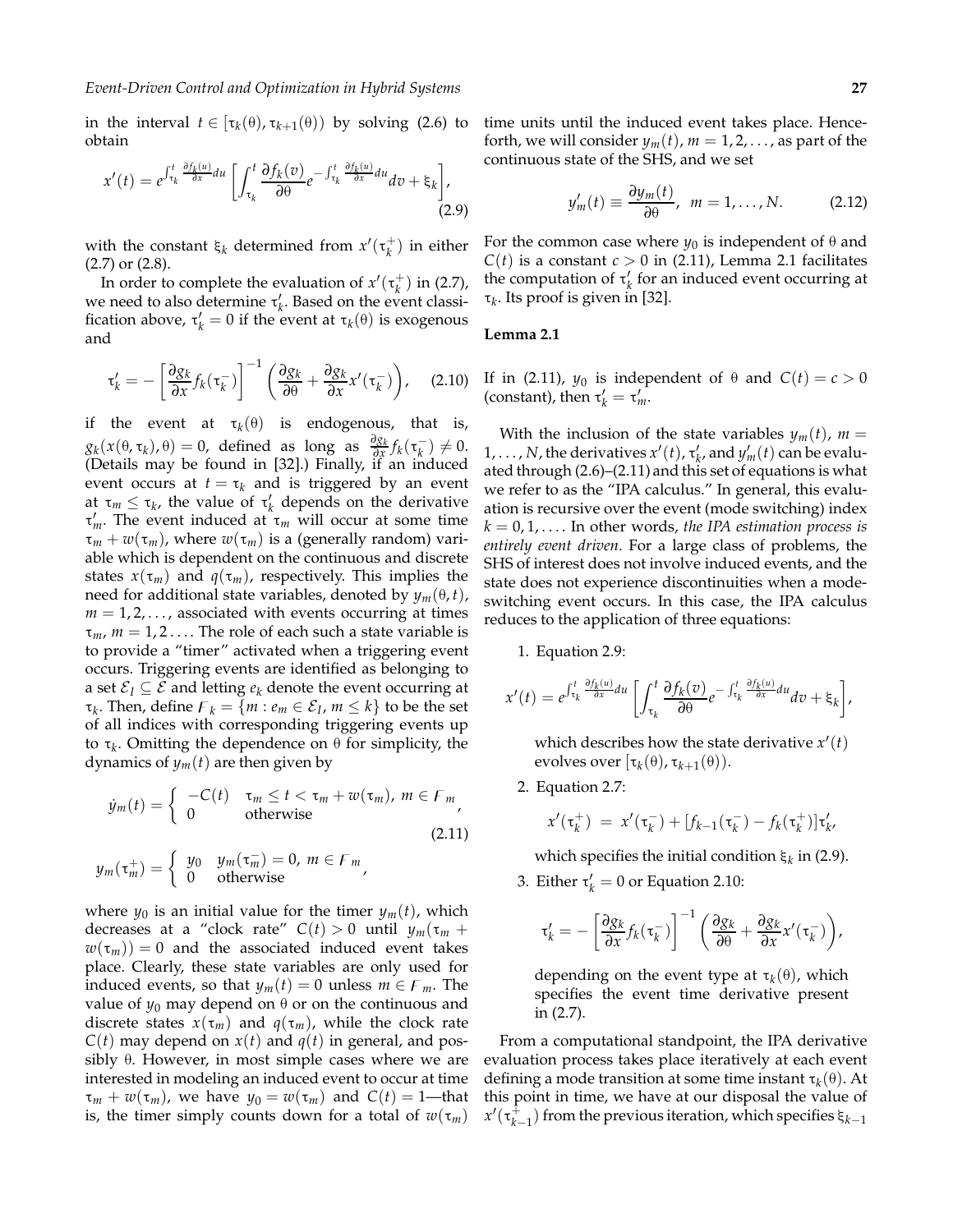in (2.9) applied for all *t* ∈ [τ*k*−1(θ), τ*k*(θ)). Therefore, setting  $t = \tau_k(\theta)$  in (2.9) we also have at our disposal the value of  $x'(\tau_k^-)$ . Next, depending on whether the event is exogenous or endogenous, the value of  $\tau'_k$  can be obtained: it is either  $\tau'_k = 0$  or given by (2.10) since  $x'(\tau_k^-)$ is known. Finally, we obtain  $x'(\tau_k^+)$  using (2.7). At this point, one can wait until the next event occurs at  $\tau_{k+1}(\theta)$ and repeat the process which can, therefore, be seen to be entirely *event driven*.

The last step in the IPA process involves using the IPA calculus in order to evaluate the IPA derivative *dL*/*d*θ. This is accomplished by taking derivatives in (2.3) with respect to θ:

$$
\frac{dL(\theta)}{d\theta} = \sum_{k=0}^{N} \frac{d}{d\theta} \int_{\tau_k}^{\tau_{k+1}} L_k(x, \theta, t) dt.
$$
 (2.13)

Applying the Leibnitz rule, we obtain, for every  $k =$  $0, \ldots, N,$ 

$$
\frac{d}{d\theta} \int_{\tau_k}^{\tau_{k+1}} L_k(x, \theta, t) dt \n= \int_{\tau_k}^{\tau_{k+1}} \left[ \frac{\partial L_k}{\partial x}(x, \theta, t) x'(t) + \frac{\partial L_k}{\partial \theta}(x, \theta, t) \right] dt \n+ L_k(x(\tau_{k+1}), \theta, \tau_{k+1}) \tau'_{k+1} - L_k(x(\tau_k), \theta, \tau_k) \tau'_{k}.
$$
\n(2.14)

where  $x'(t)$  and  $\tau'_k$  are determined through (2.6)–(2.10). What makes IPA appealing is the simple form the righthand-side in Equation 2.14 often assumes. As we will see, under certain commonly encountered conditions, this expression is further simplified by eliminating the integral term.

#### **2.4 IPA Properties**

In this section, we identify three key properties of IPA. The first one is important in ensuring that when IPA involves estimates of gradients, these estimates are unbiased under mild conditions. The second is a robustness property of IPA derivatives in the sense that they do not depend on specific probabilistic characterizations of any stochastic processes involved in the hybrid automaton model of a SHS. This property holds under certain sufficient conditions which are easy to check. Finally, under conditions pertaining to the switching function  $g_k(x, \theta)$ , which we have used to define endogenous events, the event-driven IPA derivative evaluation or estimation process includes some events that have the property of allowing us to decompose an observed state trajectory into cycles, thus greatly simplifying the overall computational effort.

#### **2.4.1 Unbiasedness**

We begin by returning to the issue of unbiasedness of the sample derivatives  $\frac{dL(\theta)}{d\theta}$  derived using the IPA calculus described in the last section. In particular, the IPA derivative  $\frac{dL(\theta)}{d\theta}$  is an unbiased estimate of the performance (or cost) derivative  $\frac{dJ(\theta)}{d\theta}$  if the condition (2.5) holds. In a pure DES, the IPA derivative satisfies this condition for a relatively limited class of systems (see [1,31]). This has motivated the development of more sophisticated perturbation analysis methods that can still guarantee unbiasedness at the expense of additional information to be collected from the observed sample path or additional assumptions regarding the statistical properties of some of the random processes involved. However, in a SHS, the technical conditions required to guarantee the validity of (2.5) are almost always applicable.

The following result has been established in [40] regarding the unbiasedness of IPA:

#### **Theorem 2.1**

Suppose that the following conditions are in force: (1) For every  $\theta \in \Theta$ , the derivative  $\frac{dL(\theta)}{d\theta}$  exists w.p.1. (2) W.p.1, the function  $L(\theta)$  is Lipschitz continuous on  $\Theta$ , and the Lipschitz constant has a finite first moment. Then, for a fixed  $\theta \in \Theta$ , the derivative  $\frac{dJ(\theta)}{d\theta}$  exists, and the IPA derivative  $\frac{dL(\theta)}{d\theta}$  is unbiased.

The crucial assumption for Theorem 2.1 is the continuity of the sample function  $L(\theta)$ , which in many SHSs is guaranteed in a straightforward manner. Differentiability w.p.1 at a given  $\theta \in \Theta$  often follows from mild technical assumptions on the probability law underlying the system, such as the exclusion of co-occurrence of multiple events (see [41]). Lipschitz continuity of  $L(\theta)$ generally follows from upper boundedness of  $\left|\frac{dL(\theta)}{d\theta}\right|$ by an absolutely integrable random variable, generally a weak assumption. In light of these observations, the proofs of unbiasedness of IPA have become standardized, and the assumptions in Theorem 2.1 can be verified fairly easily from the context of a particular problem.

#### **2.4.2 Robustness to Stochastic Model Uncertainties**

Next, we turn our attention to properties of the estimators obtained through the IPA calculus which render them, under certain conditions, particularly simple and efficient to implement with minimal information required about the underlying SHS dynamics.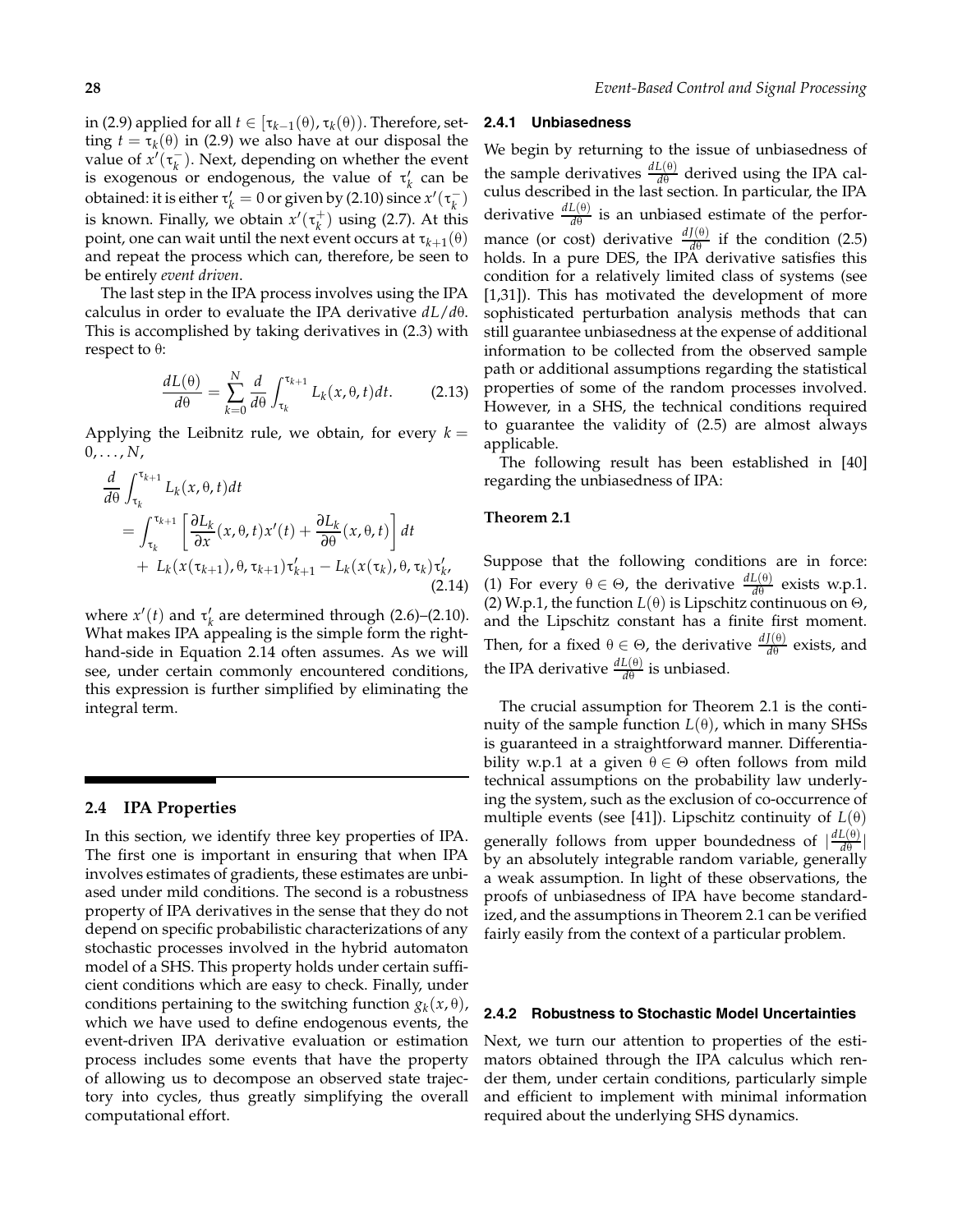#### *Event-Driven Control and Optimization in Hybrid Systems* **29**

The first question we address is related to  $\frac{dL(\theta)}{d\theta}$  in (2.13), which, as seen in (2.14), generally depends on information accumulated over all  $t \in [\tau_k, \tau_{k+1})$ . It is, however, often the case that it depends *only* on information related to the event times  $\tau_k$ ,  $\tau_{k+1}$ , resulting in an IPA estimator that is simple to implement. Using the notation  $L'_k(x,t,\theta) \equiv \frac{dL_k(x,t,\theta)}{d\theta}$ , we can rewrite  $\frac{dL(\theta)}{d\theta}$  in (2.13) as

$$
\frac{dL(\theta)}{d\theta} = \sum_{k} \left[ \tau'_{k+1} \cdot L_k(\tau^+_{k+1}) - \tau'_k \cdot L_k(\tau^+_{k}) + \int_{\tau_k}^{\tau_{k+1}} L'_k(x, t, \theta) dt \right].
$$
\n(2.15)

The following theorem provides two sufficient conditions under which  $\frac{dL(\theta)}{d\theta}$  involves only the event time derivatives  $\tau'_{k'}$ ,  $\tau'_{k+1}$  and the "local" performance  $L_k(\tau_{k+1}^+)$ ,  $L_k(\tau_k^+)$ , which is obviously easy to observe. The proof of this result is given in [42].

#### **Theorem 2.2**

If condition (*C*1) or (*C*2) below holds, then  $\frac{dL(\theta)}{d\theta}$ depends only on information available at event times  ${\{\tau_k\}, k = 0, 1, \ldots}$ 

(*C*1)  $L_k(x, t, \theta)$  is independent of *t* over  $[\tau_k, \tau_{k+1})$  for all  $k = 0, 1, \ldots$ 

(*C*2)  $L_k(x, t, \theta)$  is only a function of *x*, and the following condition holds for all  $t \in [\tau_k, \tau_{k+1}), k = 0, 1, \ldots$ :

$$
\frac{d}{dt}\frac{\partial L_k}{\partial x} = \frac{d}{dt}\frac{\partial f_k}{\partial x} = \frac{d}{dt}\frac{\partial f_k}{\partial \theta} = 0.
$$
 (2.16)

The implication of Theorem 2.2 is that (2.15), under either (*C*1) or (*C*2), reduces to

$$
\frac{dL(\theta)}{d\theta} = \sum_{k} [\tau'_{k+1} \cdot L_k(\tau^+_{k+1}) - \tau'_{k} \cdot L_k(\tau^+_{k})],
$$

and involves *only* directly observable performance sample values at event times along with event time derivatives which are either zero (for exogenous events) or given by (2.10). The conditions in Theorem 2.2 are surprisingly easy to satisfy as the following example illustrates.

**EXAMPLE 2.1** Consider a SHS whose time-driven dynamics at all modes are linear and of the form

$$
\dot{x} = a_k x(t) + b_k u_k(\theta, t) + w_k(t), \quad t \in [\tau_{k-1}(\theta), \tau_k(\theta)),
$$

where  $u_k(\theta, t)$  is a control used in the system mode over  $[\tau_k(\theta), \tau_{k+1}(\theta)]$ , which depends on a parameter  $\theta$  and  $w_k(t)$  is some random process for which no further information is provided. Writing  $f_k = a_k x(t) + b_k u_k(\theta, t) + b_k u_k(\theta, t)$ 

*w<sub>k</sub>*(*t*), we can immediately see that  $\frac{\partial f_k}{\partial x} = a_k$  and  $\frac{\partial f_k}{\partial \theta} = a_k$  $\frac{\partial u_k(\theta,t)}{\partial \theta}$ ; hence, the second of the three parts of (*C*2) is satisfied—that is,  $\frac{d}{dt} \frac{\partial f_k}{\partial x} = 0$ . Further, suppose that the dependence of  $u_k(\theta, t)$  on *t* is such that  $\frac{\partial u_k(\theta, t)}{\partial \theta}$  is also independent of *t*; this is true, for instance, if  $u_k(\theta, t) =$  $u_k(\theta)$ , that is, the control is fixed at that mode, or if  $u_k(\theta, t) = \gamma(\theta)t$ , in which case  $\frac{d}{dt} \frac{\partial f_k}{\partial \theta} = 0$ , and the last part of (*C*2) is also satisfied. Finally, consider a performance metric of the form

$$
J(\theta) = E\left[\sum_{k=0}^N \int_{\tau_k}^{\tau_{k+1}} L_k(x, \theta, t) dt\right] = E\left[\sum_{k=0}^N \int_{\tau_k}^{\tau_{k+1}} x(t) dt\right],
$$

where we have  $\frac{\partial L_k}{\partial x} = 1$ , thus satisfying also the first part of (*C*2). It is worthwhile pointing out that the IPA calculus here provides unbiased estimates of  $\frac{dJ(\theta)}{d\theta}$  without any information regarding the noise process  $w_k(t)$ . Although this seems surprising at first, the fact is that the effect of the noise is captured through the values of the observable event times  $\tau_k(\theta)$  and the observed performance values  $L_k(\tau_k^+)$  at these event times only: modeling information about  $w_k(t)$  is traded against observations made online at event times only. In other words, while the noise information is crucial if one is interested in the actual performance  $\int_{\tau_k}^{\tau_{k+1}} L_k(x, \theta, t) dt$ over an interval [τ*k*−1(θ), τ*k*(θ)), such information is not always required to estimate the *sensitivity* of the performance  $\int_{\tau_k}^{\tau_{k+1}} L_k(x, \theta, t) dt$  with respect to  $\theta$ .

We refer to the property reflected by Theorem 2.2 as "robustness" of IPA derivative estimators with respect to any noise process affecting the time-driven dynamics of the system. Clearly, that would not be the case if, for instance, the performance metric involved  $x^2(t)$  instead of *x*(*t*); then,  $\frac{\partial L_k}{\partial x} = 2x(t)$  and the integral term in (2.15) would have to be included in the evaluation of  $\frac{dL(\theta)}{d\theta}$ . Although this increases the computational burden of the IPA evaluation procedure and requires the collection of sample data for  $w_k(t)$ , note that it still requires no prior modeling information regarding this random process.

Thus, one need not have a detailed model (captured by *fk*−1) to describe the state behavior through *x*˙ = *f*<sub>*k*−1</sub>(*x*,  $θ$ , *t*), *t* ∈ [τ<sub>*k*−1</sub>, τ<sub>*k*</sub>) in order to estimate the effect of  $\theta$  on this behavior. This explains why simple abstractions of a complex stochastic system are often adequate to perform sensitivity analysis and optimization, as long as the event times corresponding to discrete state transitions are accurately observed and the local system behavior at these event times, for example,  $x'(\tau_k^+)$  in (2.7), can also be measured or calculated.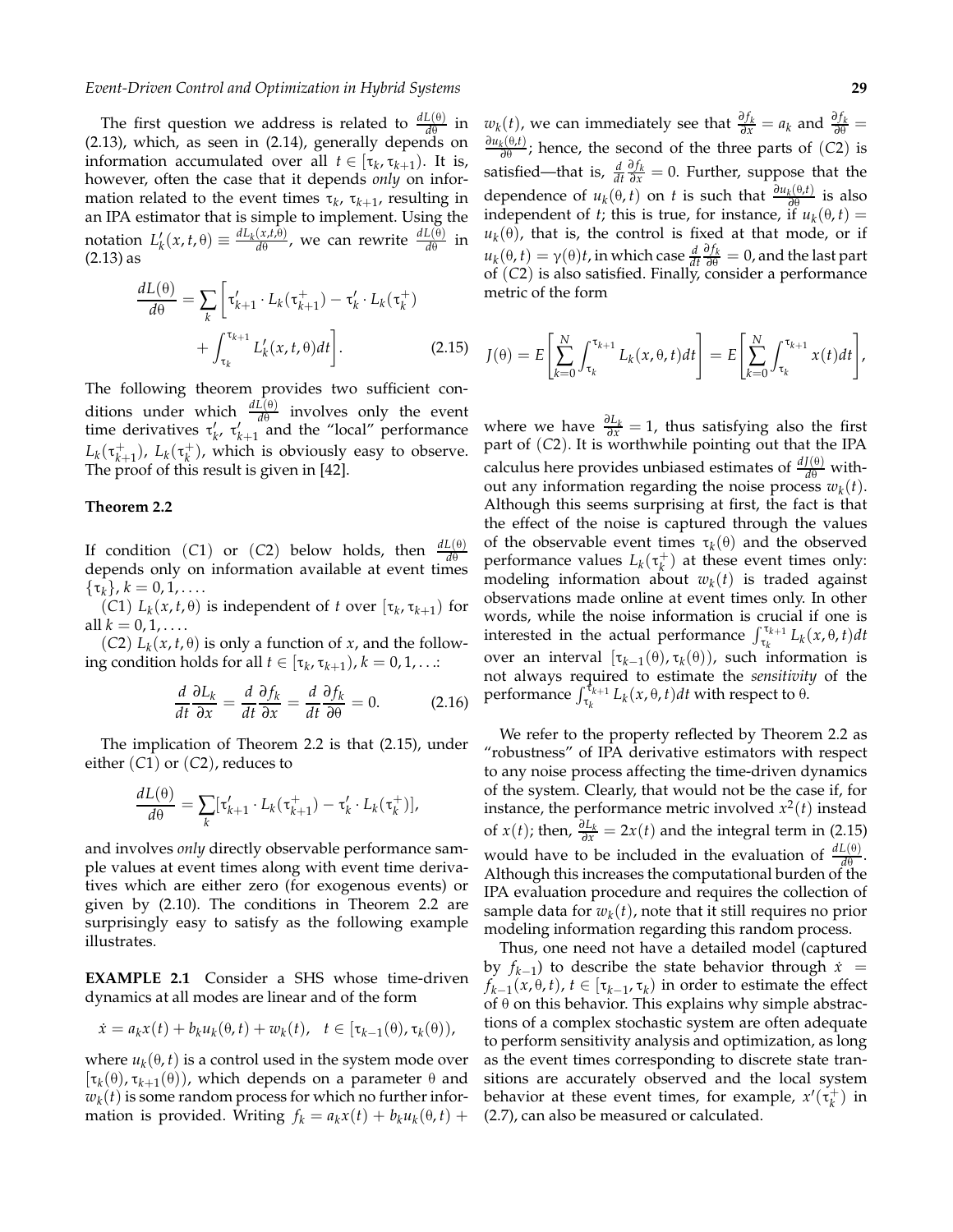#### **2.4.3 State Trajectory Decomposition**

The final IPA property we discuss is related to the discontinuity in  $x'(\tilde{t})$  at event times, described in (2.7). This happens when endogenous events occur, since for exogenous events we have  $\tau'_k = 0$ . The next theorem identifies a simple condition under which  $x'(\tau_k^+)$  is independent of the dynamics *f* before the event at  $\tau_k$ . This implies that we can evaluate the sensitivity of the state with respect to  $\theta$  without any knowledge of the state trajectory in the interval  $[\tau_{k-1}, \tau_k)$  prior to this event. Moreover, under an additional condition, we obtain  $x'(\tau_k^+) = 0$ , implying that the effect of  $\theta$  is "forgotten," and one can reset the perturbation process. This allows us to decompose an observed state trajectory (or sample path) into "reset cycles," greatly simplifying the IPA process. The proof of the next result is also given in [42].

#### **Theorem 2.3**

Suppose an endogenous event occurs at  $\tau_k(\theta)$  with a switching function *g*(*x*,  $\theta$ ). If  $f_k(\tau_k^+) = 0$ , then  $x'(\tau_k^+)$ is independent of  $f_{k-1}$ . If, in addition,  $\frac{\partial g}{\partial \theta} = 0$ , then  $x'(\tau_k^+) = 0.$ 

The condition  $f_k(\tau_k^+) = 0$  typically indicates a saturation effect or the state reaching a boundary that cannot be crossed, for example, when the state is constrained to be nonnegative. This often arises in stochastic flow systems used to model how parts are processed in manufacturing systems or how packets are transmitted and received through a communication network [43,44]. In such cases, the conditions of both Theorems 2.1 and 2.2 are frequently satisfied since (1) common performance metrics such as workload or overflow rates satisfy (2.16) and (2) flow systems involve nonnegative continuous states and are constrained by capacities that give rise to dynamics of the form  $\dot{x} = 0$ . This class of SHS is also referred to as stochastic flow models, and the simplicity of the IPA derivatives in this case has been thoroughly analyzed, for example, see [35,45]. We present an illustrative example below.

**EXAMPLE 2.2** Consider the fluid single-queue system shown in Figure 2.2, where the arrival-rate process  ${α(t)}$  and the service-rate process  ${β(t)}$  are random processes (possibly correlated) defined on a common probability space. The queue has a finite buffer,  $\{x(t)\}$ denotes the buffer workload (amount of fluid in the buffer), and  $\{\gamma(t)\}\$  denotes the overflow of excess fluid when the buffer is full. Let the controllable parameter  $\theta$ be the buffer size, and consider the sample performance function to be the loss volume during a given horizon interval [0, *T*], namely,

<span id="page-9-0"></span>**30** *Event-Based Control and Signal Processing*



**FIGURE 2.2**





#### **FIGURE 2.3**

A typical sample path of the system in Figure 2.2.

$$
L(\theta) = \int_0^T \gamma(\theta, t) dt.
$$
 (2.17)

We assume that  $\alpha(t)$  and  $\beta(t)$  are independent of θ, and note that the buffer workload and overflow processes certainly depend upon θ; hence, they are denoted by  $\{x(\theta, t)\}\$  and  $\{\gamma(\theta, t)\}\$ , respectively. The only other assumptions we make on the arrival process and service process are that, w.p.1, α(*t*) and β(*t*) are piecewise continuously differentiable in *t* (but need not be continuous), and the terms  $\int_0^T \alpha(t)dt$  and  $\int_0^T \beta(t)dt$  have finite first moments. In addition, to satisfy the first condition of Theorem 2.1, we assume that w.p.1 no two events can occur at the same time (unless one induces the other), thus ensuring the existence of  $\frac{dL(\theta)}{d\theta}$ .

The time-driven dynamics in this SHS are given by

$$
\dot{x}(\theta, t) = \begin{cases}\n0 & \text{if } x(\theta, t) = 0, \alpha(t) \le \beta(t) \\
0 & \text{if } x(\theta, t) = \theta, \alpha(t) \ge \beta(t). \\
\alpha(t) - \beta(t) & \text{otherwise}\n\end{cases}
$$
\n(2.18)

A typical sample path of the process  $\{x(\theta, t)\}\$ is shown in Figure 2.3. Observe that there are two endogenous events in this system: the first is when  $x(\theta, t)$  increases and reaches the value  $x(\theta, t) = \theta$  (as happens at time  $\tau_k$ in Figure 2.3) and the second is when  $x(\theta, t)$  decreases and reaches the value  $x(\theta, t) = 0$ . Thus, we see that the sample path is partitioned into intervals over which  $x(\theta, t) = 0$ , termed empty periods (EPs) since the fluid queue in Figure 2.2 is empty, and intervals over which  $x(\theta, t) > 0$ , termed nonempty periods (NEPs).

We can immediately see that Theorem 2.3 applies here for endogenous events with  $g(x, \theta) = x$ , which occur when an EP starts at some event time  $\tau_k$ . Since  $\frac{\partial g}{\partial \theta} = 0$ and  $f_k(\tau_k^+) = 0$  from (2.18), it follows that  $x'(\tau_k^+) = 0$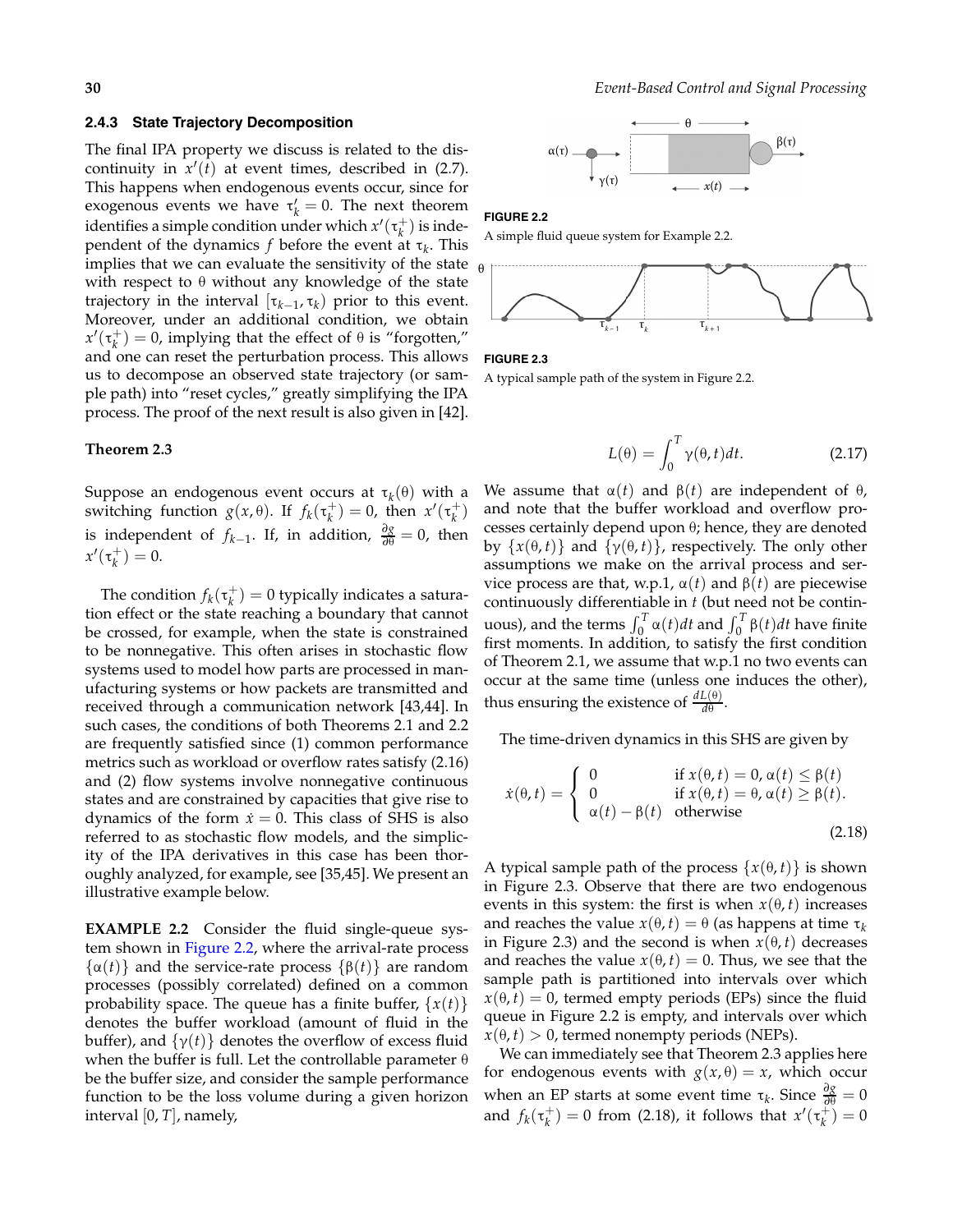and remains at this value throughout every EP. Therefore, the effect of the parameter  $\theta$  in this case need only be analy[zed over N](#page-9-0)EPs.

Next, observe that  $γ(θ, t) > 0$  only when  $x(θ, t) = θ$ . We refer to any such interval as a full period (FP) since the fluid queue in Figure 2.2 is full, and note that we can write  $L(\theta)$  in (2.17) as

$$
L(\theta) = \sum_{k \in \Psi_T} \int_{\tau_k}^{\tau_{k+1}} [\alpha(t) - \beta(t)] dt,
$$

where  $\Psi_T = \{k : x(\theta, t) = \theta \text{ for all } t \in [\tau_k(\theta), \tau_{k+1}(\theta))\}$  is the set of all FPs in the observed sample path over [0, *T*]. It follows that

$$
\frac{dL(\theta)}{d\theta} = \sum_{k \in \Psi_T} [\alpha(\tau_{k+1}^-) - \beta(\tau_{k+1}^-)] \tau_{k+1}' - \sum_{k \in \Psi_T} [\alpha(\tau_k^+) - \beta(\tau_k^+)] \tau_{k'}' \qquad (2.19)
$$

and this is a case where condition (*C*2) of Theorem 2.2 holds:  $\frac{d}{dt} \frac{\partial L_k}{\partial x} = \frac{d}{dt} [\alpha(t) - \beta(t)] = 0$  and  $\frac{d}{dt} \frac{\partial f_k}{\partial x} = \frac{d}{dt} \frac{\partial f_k}{\partial \theta} = 0$ since  $f_k = \alpha(t) - \beta(t)$  from (2.18). Thus, the evaluation of  $\frac{dL(\theta)}{d\theta}$  reduces to the evaluation of  $\tau'_{k+1}$  and  $\tau'_{k}$  at the end and start, respectively, of every FP. Observing that  $\tau_{k+1} = 0$  since the end of a FP is an exogenous event depending only on a change in sign of  $[\alpha(t) - \beta(t)]$  from nonnegative to strictly negative, it only remains to use the IPA calculus to evaluate  $\tau'_{k}$  for every endogenous event such that  $g(x(\theta, \tau_k), \theta) = x - \theta$ . Applying (2.10) gives:

$$
\tau_k' = \frac{1 - x'(\tau_k^-)}{\alpha(\tau_k^-) - \beta(\tau_k^-)}.
$$

The value of  $x'(\tau_k^-)$  is obtained using (2.9) over the interval [τ*k*−1(θ), τ*k*(θ)):

$$
x'(\tau_k^-) = e^{\int_{\tau_{k-1}}^{\tau_k^-} \frac{\partial f_k(u)}{\partial x} du}
$$
  
 
$$
\times \left[ \int_{\tau_{k-1}}^{\tau_k^-} \frac{\partial f_k(v)}{\partial \theta} e^{-\int_{\tau_{k-1}}^{\tau_k^-} \frac{\partial f_k(u)}{\partial x} du} dv + x'(\tau_{k-1}^+) \right],
$$

where  $\frac{\partial f_k(u)}{\partial x} = \frac{\partial f_k(u)}{\partial x} = 0$  and  $\frac{\partial f_k(v)}{\partial \theta} = 0$ . Moreover, using (2.7) at  $t = \tau_{k-1}$ , we have  $x'(\tau_{k-1}^+) = x'(\tau_{k-1}^-) +$  $[f_{k-1}(\tau_{k-1}^-) - f_k(\tau_{k-1}^+)] \tau_{k-1}' = 0$ , since the start of a NEP is an exogenous event so that  $\tau'_{k-1} = 0$  and  $x'(\tau_{k-1}^-) = 0$ as explained earlier. Thus,  $x'(\tau_k^-) = 0$ , yielding

$$
\tau_k' = \frac{1}{\alpha(\tau_k^-) - \beta(\tau_k^-)}.
$$

Recalling our assumption that w.p.1 no two events can occur at the same time, α(*t*) and β(*t*) can experience

no discontinuities (exogenous events) at  $t = \tau_k$  when the endogenous event  $x(\theta, t) = \theta$  takes place, that is,  $\alpha(\tau_k^-) - \beta(\tau_k^-) = \alpha(\tau_k^+) - \beta(\tau_k^+) = \alpha(\tau_k) - \beta(\tau_k)$ . Then, returning to (2.19) we get

$$
\frac{dL(\theta)}{d\theta} = -\sum_{k \in \Psi_T} \frac{\alpha(t) - \beta(t)}{\alpha(t) - \beta(t)} = -|\Psi_T|,
$$

where  $|\Psi_T|$  is simply the number of observed NEPs that include a "lossy" interval over which  $x(\theta, t) = \theta$ . Observe that this expression for  $\frac{dL(\theta)}{d\theta}$  does not depend in any functional way on the details of the arrival or service rate processes. Furthermore, it is simple to compute, and in fact amounts to a simple counting process.

## **2.5 Event-Driven Optimization in Multi-Agent Systems**

Multi-agent systems are commonly modeled as hybrid systems with time-driven dynamics describing the motion of the agents or the evolution of physical processes in a given environment, while event-driven behavior characterizes events that may occur randomly (e.g., an agent failure) or in a[ccordance t](#page-3-0)o control policies (e.g., an agent stopping to sense the environment or to change directions). As such, a multi-agent system can be studied in the context of Figure 2.1 with parameterized controllers aiming to meet certain specifications or to optimize a given per[formance m](#page-3-0)etric. In some cases, the solution of a multi-agent *dynamic* optimization problem is reduced to a policy that is naturally parametric. Therefore, the adaptive scheme in Figure 2.1 provides a solution that is (at least locally) optimal. In this section, we present a problem known as "persistent monitoring," which commonly arises in multi-agent systems and where the event-driven approach we have described can be used.

Persistent monitoring tasks arise when agents must monitor a dynamically changing environment that cannot be fully covered by a stationary team of available agents. Thus, all areas of a given mission space must be visited infinitely often. The main challenge in designing control strategies in this case is in balancing the presence of agents in the changing environment so that it is covered over time optimally (in some well-defined sense) while still satisfying sensing and motion constraints. Examples of persistent monitoring missions include surveillance, patrol missions with unmanned vehicles, and environmental applications where routine sampling of an area is involved. Control and motion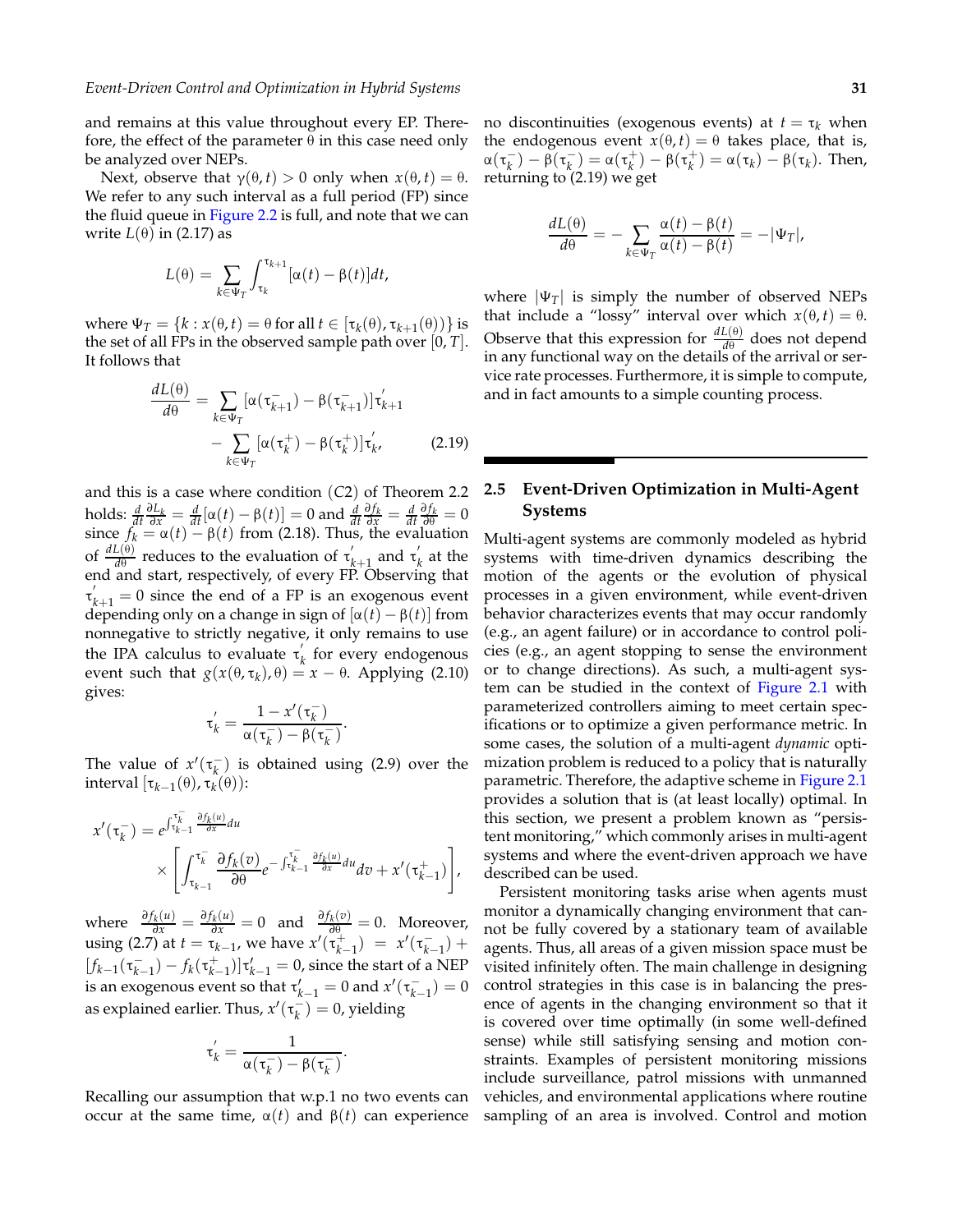planning for this problem have been studied in the literature, for example, see [46–49]. We limit ourselves here to reviewing the optimal control formulation in [49] for a simple one-dimensional mission space taken to be an interval [0, *L*] ⊂ R. Assuming *N* mobile agents, let their positions at time *t* be  $s_n(t) \in [0, L]$ ,  $n = 1, \ldots, N$ , following the dynamics

$$
\dot{s}_n(t) = g_n(s_n) + b_n u_n(t), \tag{2.20}
$$

where  $u_n(t)$  is the controllable agent speed constrained by  $|u_n(t)| \leq 1$ ,  $n = 1, \ldots, N$ , that is, we assume that the agent can control its direction and speed. Without loss of generality, after some rescaling with the size of the mission space *L*, we further assume that the speed is constrained by  $|u_n(t)| \leq 1$ ,  $n = 1, \ldots, N$ . For the sake of generality, we include the additional constraint,

$$
a \le s(t) \le b, \ a \ge 0, \ b \le L, \tag{2.21}
$$

over all *t* to allow for mission spaces where the agents may not reach the endpoints of [0, *L*], possibly due to the presence of obstacles. We associate with every point  $x \in [0, L]$  a function  $p_n(x, s_n)$  that measures the probability that an event at location  $x$  is detected by agent *n*. We also assume that  $p_n(x, s_n) = 1$  if  $x = s_n$ , and that  $p_n(x, s_n)$  is monotonically nonincreasing in the distance  $|x - s_n|$  between *x* and  $s_n$ , thus capturing the reduced effectiveness of a sensor over its range which we consider to be finite and denoted by  $r_n$ . Therefore, we set  $p_n(x, s_n) = 0$  when  $|x - s_n| > r_n$ .

Next, consider a partition of [0, *L*] into *M* intervals whose center points are  $\alpha_i = \frac{(2i-1)L}{2M}$ ,  $i = 1, ..., M$ . We associate a time-varying measure of uncertainty with each point  $\alpha_i$ , which we denote by  $R_i(t)$ . Without loss of generality, we assume  $0 \leq \alpha_1 \leq \cdots \leq \alpha_M \leq L$  and, to simplify notation, we set  $p_n(x, s_n(t)) = p_{n,i}(s_n(t))$  for all  $x \in [\alpha_i - \frac{L}{2M}, \alpha_i + \frac{L}{2M}]$ . Therefore, the joint probability of detecting an event at location  $x \in [\alpha_i - \frac{L}{2M}, \alpha_i + \frac{L}{2M}]$ by all the *N* agents simultaneously (assuming detection independence) is

$$
P_i(\mathbf{s}(t)) = 1 - \prod_{n=1}^{N} [1 - p_{n,i}(s_n(t))], \qquad (2.22)
$$

where we set  $\mathbf{s}(t)=[s_1(t),...,s_N(t)]^T$ . We define uncertainty functions  $R_i(t)$  associated with the intervals  $\left[\alpha_i - \alpha_i\right]$  $\frac{L}{2M}$ ,  $\alpha_i + \frac{L}{2M}$ ,  $i = 1, \ldots, M$ , so that they have the following properties: (1)  $R_i(t)$  increases with a prespecified rate  $A_i$  if  $P_i(\mathbf{s}(t)) = 0$ , (2)  $R_i(t)$  decreases with a fixed rate *B* if  $P_i(\mathbf{s}(t)) = 1$ , and (3)  $R_i(t) \geq 0$  for all *t*. It is then natural to model uncertainty so that its decrease is proportional to the probability of detection. In particular, we model the dynamics of  $R_i(t)$ ,  $i = 1, \ldots, M$ , as follows:

$$
\dot{R}_i(t) = \begin{cases} 0 & \text{if } R_i(t) = 0, \ A_i \le BP_i(\mathbf{s}(t)) \\ A_i - BP_i(\mathbf{s}(t)) & \text{otherwise} \end{cases}
$$
\n(2.23)

where we assume that initial conditions  $R_i(0)$ ,  $i =$ 1, ..., *M*, are given and that  $B > A_i > 0$  (thus, the uncertainty strictly decreases when there is perfect sensing  $P_i(\mathbf{s}(t)) = 1$ .) Note that  $A_i$  represents the rate at which uncertainty increases at  $\alpha_i$  which may be random. We will start with the assumption that the value of  $A_i$  is known and will see how the robustness property of the IPA calculus (Theorem 2.2) allows us to easily generalize the analysis to random processes  $\{A_i(t)\}\$  describing uncertainty levels at different points in the mission space.

The goal of the optimal persistent monitoring problem is to control the movement of the *N* agents through  $u_n(t)$  in (2.20) so that the cumulative uncertainty over all sensing points  $\{\alpha_i\}$ ,  $i = 1, ..., M$ , is minimized over a fixed time horizon *T*. Thus, setting  $\mathbf{u}(t) =$  $[u_1(t),...,u_N(t)]$ , we aim to solve the following optimal control problem:

$$
\min_{\mathbf{u}(t)} \ \ I = \frac{1}{T} \int_0^T \sum_{i=1}^M R_i(t) dt, \tag{2.24}
$$

subject to the agent dynamics (2.20), uncertainty dynamics (2.23), control constraint  $|u_n(t)| \leq 1$ ,  $t \in [0, T]$ , and state constraints  $(2.21)$ ,  $t \in [0, T]$ .

Using a standard calculus of variations analysis, it is shown in [49] that the optimal trajectory of each agent *n* is to move at full speed, that is,  $u_n(t)$ , until it reaches some switching point, dwell on the switching point for some time (possibly zero), and then switch directions. Consequently, each agent's optimal trajectory is fully described by a vector of switching points  $\theta_n =$  $[\theta_{n,1},\ldots,\theta_{n,\Gamma_n}]^{\text{T}}$  and  $w_n=[w_{n,1}\ldots,w_{n,\Gamma_n}]^{\text{T}}$ , where  $\theta_{n,\xi}$  is the  $\xi$ th control switching point and  $w_{n,\xi}$  is the waiting time for this agent at the ξth switching point. Note that Γ*<sup>n</sup>* is generally not known a priori and depends on the time horizon *T*. It follows that the behavior of the agents operating under optimal control is fully described by hybrid dynamics, and the problem is reduced to a *parametric* optimization one, where  $\theta_n$  and  $w_n$  need to be optimized for all  $n = 1, \ldots, N$ . This enables the use of the IPA calculus and, in particular, the use of the three equations, (2.9), (2.7), and (2.10), which ultimately leads to an evaluation of the gradient  $\nabla J(\theta, w)$  with  $J(\theta, w)$  in (2.24) now viewed as a function of the parameter vectors θ, *w*.

In order to apply IPA to this hybrid system, we begin by identifying the events that cause discrete state transitions from one operating mode of an agent to another. Looking at the uncertainty dynamics (2.23), we define an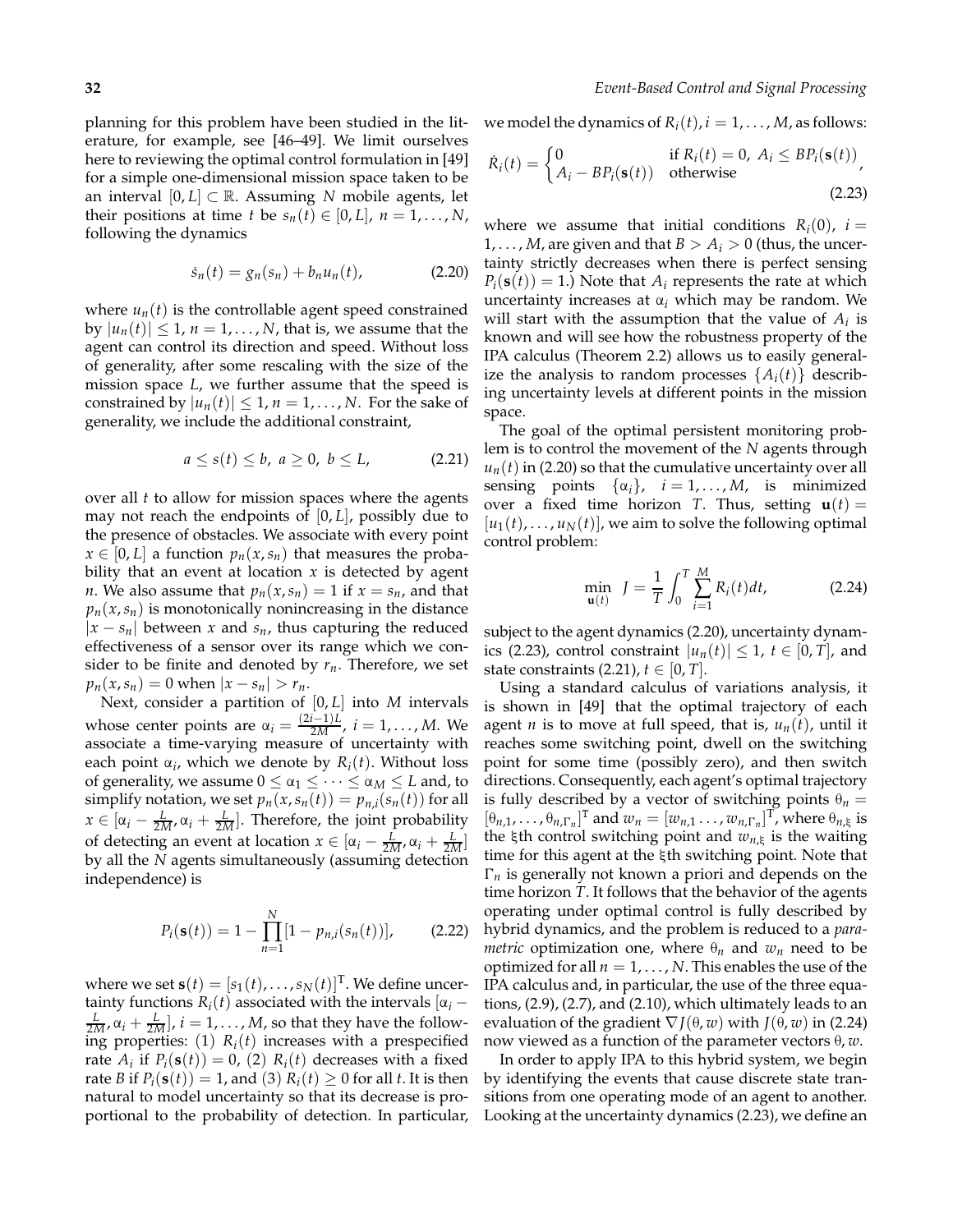#### *Event-Driven Control and Optimization in Hybrid Systems* **33**

event at time  $\tau_k$  such that  $\dot{R}_i(t)$  switches from  $\dot{R}_i(t) = 0$ to  $\dot{R}_i(t) = A_i - BP_i(\mathbf{s}(t))$  or an event such that  $R_i(t)$ switches from  $\dot{R}_i(t) = A_i - BP_i(\mathbf{s}(t))$  to  $\dot{R}_i(t) = 0$ . In addition, since an optimal agent trajectory experiences switches of its control  $u_n(t)$  from  $\pm 1$  to 0 (the agent comes to rest before changing direction) or from 0 to  $\pm 1$ , we define events associated with each such action that affects the dynamics in (2.20). Denoting by  $\tau_k(\theta, w)$  the occurrence time of any of these events, it is easy to obtain from (2.24):

$$
\nabla J(\theta, w) = \frac{1}{T} \sum_{i=1}^{M} \sum_{k=0}^{K} \int_{\tau_k(\theta, w)}^{\tau_{k+1}(\theta, w)} \nabla R_i(t) dt,
$$

which depends entirely on ∇*Ri*(*t*). Let us define the function

$$
G_{n,i}(t) = B \prod_{d \neq n} (1 - p_i(s_d(t))) \left( \frac{\partial p_i(s_n)}{\partial s_n} \right) (t - \tau_k),
$$
\n(2.25)

for all  $t \in [\tau_k(\theta, w), \tau_{k+1}(\theta, w))$  and observe that it depends only on the sensing model  $p_i(s_n(t))$  and the uncertainty model parameter *B*. Applying the IPA calculus (details are provided in [49]), we can then obtain

$$
\frac{\partial R_i}{\partial \theta_{n,\xi}}(t) = \frac{\partial R_i(\tau_k^+)}{\partial \theta_{n,\xi}}\n- \begin{cases}\n0 & \text{if } R_i(t) = 0, A_i < BP_i(\mathbf{s}(t)) \\
G_{n,i}(t) \frac{\partial s_n(\tau_k^+)}{\partial \theta_{n,\xi}} & \text{otherwise}\n\end{cases}\n\tag{2.26}
$$

and

$$
\frac{\partial R_i}{\partial w_{n,\xi}}(t) = \frac{\partial R_i(\tau_k^+)}{\partial w_{n,\xi}} \n- \begin{cases}\n0 & \text{if } R_i(t) = 0, A_i < BP_i(\mathbf{s}(t)) \\
G_{n,i}(t) \frac{\partial s_n(\tau_k^+)}{\partial w_{n,\xi}} & \text{otherwise}\n\end{cases}
$$
\n(2.27)

for all  $n = 1, ..., N$  and  $\xi = 1, ..., \Gamma_n$ . It remains to derive event-driven iterative expressions for  $\frac{\partial R_i(\tau_k^+)}{\partial \theta_{n,k}}$ ,  $∂R<sub>i</sub>(τ<sub>k</sub><sup>+</sup>)$  $\frac{R_i(\tau^+_k)}{\partial w_{n,k}}$  and  $\frac{\partial s_n(\tau^+_k)}{\partial w_{n,k}}$ ,  $\frac{\partial s_n(\tau^+_k)}{\partial \theta_{n,k}}$  above. These are given as follows (see [49] for details):

- 1. If an event at time  $\tau_k$  is such that  $\dot{R}_i(t)$ switches from  $\dot{R}_i(t) = 0$  to  $\dot{R}_i(t) =$  $A_i - BP_i(\mathbf{s}(t)), \text{ then } \nabla s_n(\tau_k^+) = \nabla s_n(\tau_k^-)$ and  $\nabla R_i(\tau_k^+) = \nabla R_i(\tau_k^-)$  for all  $n = 1, \ldots, N$ .
- 2. If an event at time  $\tau_k$  is such that  $R_i(t)$ switches from  $\dot{R}_i(t) = A_i - BP_i(\mathbf{s}(t))$  to  $\dot{R}_i(t) = 0$  (i.e.,  $R_i(\tau_k)$  becomes zero), then  $\nabla s_n(\tau_k^+) = \nabla s_n(\tau_k^-)$  and  $\nabla R_i(\tau_k^+) = 0$ .

3. If an event at time  $\tau_k$  is such that  $u_n(t)$ switches from  $\pm 1$  to 0, or from 0 to  $\pm 1$ , we need the components of  $\nabla s_n(\tau_k^+)$  in (2.26) and (2.27) which are obtained as follows. First, for  $\frac{\partial s_n(\tau_k^+)}{\partial \theta_{n,\xi}}$ , if an event at time  $\tau_k$  is such that  $u_n(t)$ switches from  $\pm 1$  to 0, then  $\frac{\partial s_n}{\partial \theta_{n,\xi}}(\tau_k^+)=1$  and

$$
\frac{\partial s_n(\tau_k^+)}{\partial \theta_{n,j}} = \begin{cases} 0, & \text{if } j \neq \xi \\ 1, & \text{if } j = \xi \end{cases}, \quad j < \xi.
$$

If on the other hand,  $u_n(t)$  switches from 0 to  $\pm 1$ , then  $\frac{\partial \tau_k}{\partial \theta_{n,k}} = -sgn(u(\tau_k^+))$  and

$$
\frac{\partial s_n(\tau_k^+)}{\partial \theta_{n,j}}\n= \n\begin{cases}\n\frac{\partial s_n}{\partial \theta_{n,j}}(\tau_k^-) + 2, & \text{if } u_n(\tau_k^+) = 1, \text{ } j \text{ even}, \\
\frac{\partial s_n}{\partial \theta_{n,j}}(\tau_k^-) - 2, & \text{if } u_n(\tau_k^+) = 1, \text{ } j \text{ odd}, \\
\text{or } u_n(\tau_k^+) = 1, \text{ } j \text{ odd}, \\
\text{or } u_n(\tau_k^+) = -1, \text{ } j \text{ even}\n\end{cases}
$$

Finally, for 
$$
\frac{\partial s_n(\tau_k^+)}{\partial w_{n,\xi}}
$$
, we have

$$
\frac{\partial s_n(\tau_k^+)}{\partial w_{n,j}} = \begin{cases} 0, & \text{if } u_n(\tau_k^-) = \pm 1, u_n(\tau_k^+) = 0 \\ \mp 1, & \text{if } u_n(\tau_k^-) = 0, u_n(\tau_k^+) = \pm 1 \end{cases}.
$$

I[n summary](#page-3-0), this provides an event-driven procedure for evaluating ∇*J*(θ, *w*) and proceeding with a gradient-based algorithm as shown in Figure 2.1 to determine optimal agent trajectories online or at least improve on current ones.

Furthermore, let us return to the case of stochastic environmental uncertainties manifested through random processes  $\{A_i(t)\}\$ in (2.23). Observe that the evaluation of  $\nabla R_i(t)$ , hence  $\nabla J(\theta, w)$ , is *independent* of  $A_i$ ,  $i = 1, \ldots, M$ ; in particular, note that  $A_i$  does not appear in the function  $G_{n,i}(t)$  in (2.25) or in any of the expressions for  $\frac{\partial s_n(\tau_k^+)}{\partial \theta_{n,j}}$ ,  $\frac{\partial s_n(\tau_k^+)}{\partial w_{n,j}}$ . In fact, the dependence of  $\nabla R_i(t)$  on  $A_i$  manifests itself through the event times  $\tau_k$ ,  $k = 1, \ldots, K$ , that do affect this evaluation, but they, unlike *Ai* which may be unknown, are directly observable during the gradient evaluation process. This, once again is an example of the IPA robustness property discussed in Section 4.2. Extensive numerical examples of how agent trajectories are adjusted online for the persistent monitoring problem may be found in [49].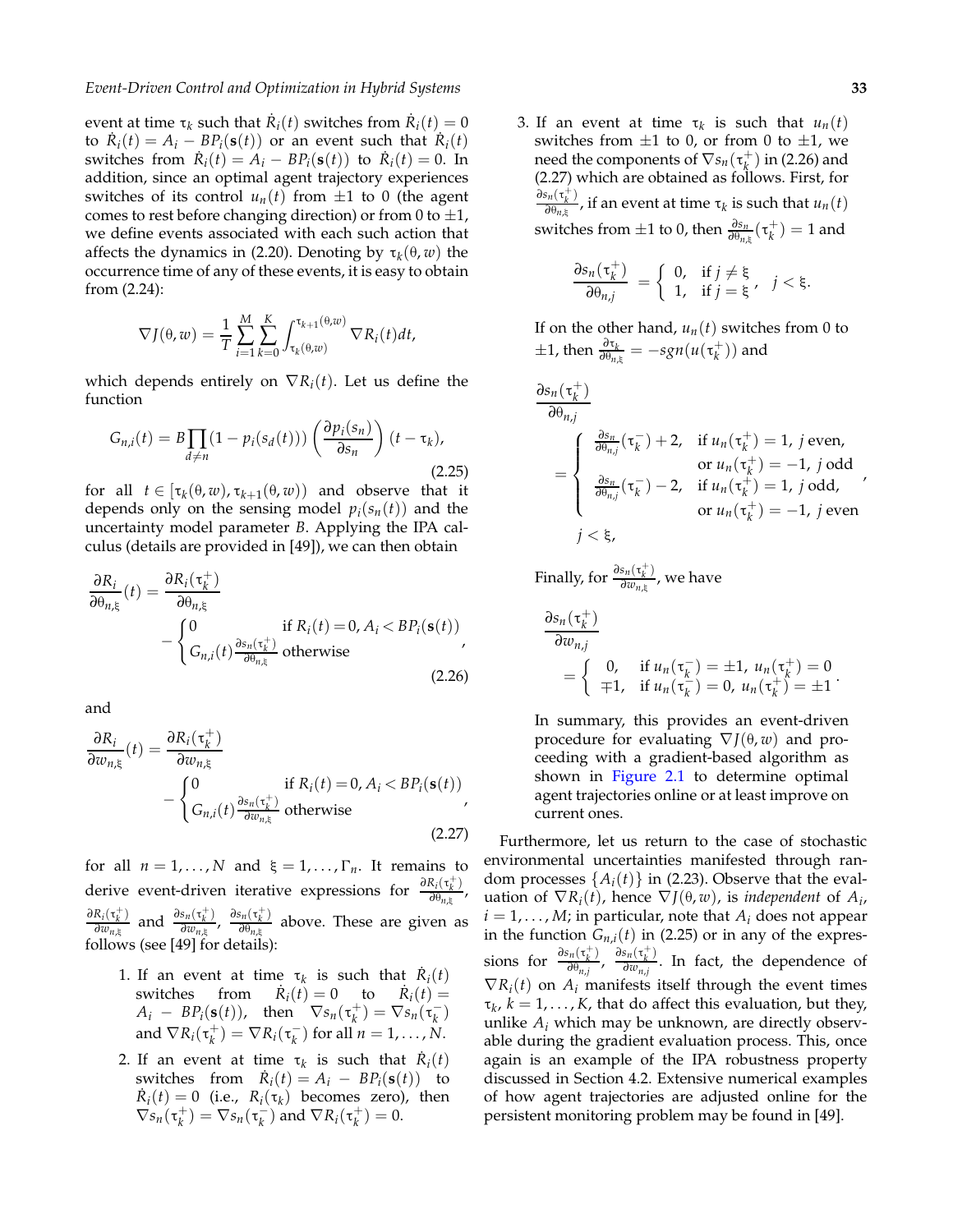Extending this analysis from one-dimensional to twodimensional mission spaces no longer yields optimal trajectories which are parametric in nature, as shown in [50]. However, one can represent an agent trajectory in terms of general function families characterized by a set of parameters that may be optimized based on an objective function such as (2.24) extended to two-dimensional environments. In particular, we may view each agent's trajectory as represented by parametric equations

$$
s_n^x(t) = f(Y_n, \rho_n(t)), \ s_n^y(t) = g(Y_n, \rho_n(t)), \qquad (2.28)
$$

for all agents  $n = 1, ..., N$ . Here,  $Y_n = [Y_n^1, Y_n^2, ..., Y_n^T]^T$ is the vector of parameters through which we control the shapes and locations of the *n*th agent trajectory, and Γ is this vector's dimension. The agent position over time is controlled by a function  $\rho_n(t)$  dependent on the agent dynamics. We can then formulate a problem such as

$$
\min_{\Upsilon_n, n=1,\dots,N} \quad J = \int_0^T \sum_{i=1}^M R_i(\Upsilon_1,\dots,\Upsilon_N,t) dt,
$$

which involve[s optimiza](#page-3-0)tion over the controllable parameter vectors  $\Upsilon_n$ ,  $n = 1, \ldots, N$ , characterizing each agent trajectory and placing once again the problem in the general framework of Figure 2.1.

#### **2.6 Conclusions**

Glancing into the future of systems and control theory, the main challenges one sees involve larger and ever more distributed wirelessly networked structures in application areas spanning cooperative multi-agent systems, energy allocation and management, and transportation, among many others. Barring any unexpected dramatic developments in battery technology, limited energy resources in wireless settings will have to largely dictate how control strategies are designed and implemented so as to carefully optimize this limitation. Taking this point of view, the event-driven paradigm offers an alternative to the time-driven paradigm for modeling, sampling, estimation, control, and optimization, not to supplant it but rather complement it. In hybrid systems, this approach is consistent with the event-driven nature of IPA which offers a general-purpose process for evaluating or estimating (in the case of stochastic systems) gradients of performance metrics. Such information can then be used on line so as to maintain a desirable system performance and, under appropriate conditions, lead to the solution of optimization problems in applications ranging from multi-agent systems to resource allocation in manufacturing, computer networks, and transportation systems.

#### **Acknowledgment**

The author's work was supported in part by the National Science Foundation (NSF) under grants CNS-12339021 and IIP-1430145, by the Air Force Office of Scientific Research (AFOSR) under grant FA9550-12- 1-0113, by the Office of Naval Research (ONR) under grant N00014-09-1-1051, and by the Army Research Office (ARO) under grant W911NF-11-1-0227.

### **Bibliography**

- [1] C. G. Cassandras, S. Lafortune, *Introduction to Discrete Event Systems*, 2nd ed., Springer, New York 2008.
- [2] Y. C. Ho, C. G. Cassandras, A new approach to the analysis of discrete event dynamic systems, *Automatica*, vol. 19, pp. 149–167, 1983.
- [3] P. J. Ramadge, W. M. Wonham, The control of discrete event systems, *Proceedings of the IEEE*, vol. 77, no. 1, pp. 81–98, 1989.
- [4] F. Baccelli, G. Cohen, G. J. Olsder, J. P. Quadrat, *Synchronization and Linearity*. Wiley, New York 1992.
- [5] J. O. Moody, P. J. Antsaklis, *Supervisory Control of Discrete Event Systems Using Petri Nets*. Kluwer Academic, Dordrecht, the Netherlands 1998.
- [6] M. S. Branicky, V. S. Borkar, S. K. Mitter, A unified framework for hybrid control: Model and optimal control theory, *IEEE Trans. Autom. Control*, vol. 43, no. 1, pp. 31–45, 1998.
- [7] P. Antsaklis, W. Kohn, M. Lemmon, A. Nerode, and S. Sastry (Eds.), *Hybrid Systems*. Springer-Verlag, New York 1998.
- [8] C. G. Cassandras, D. L. Pepyne, Y. Wardi, Optimal control of a class of hybrid systems, *IEEE Trans. Autom. Control*, vol. 46, no. 3, pp. 398–415, 2001.
- [9] P. Zhang, C. G. Cassandras, An improved forward algorithm for optimal control of a class of hybrid systems, *IEEE Trans. Autom. Control*, vol. 47, no. 10, pp. 1735–1739, 2002.
- [10] M. Lemmon, K. X. He, I. Markovsky, Supervisory hybrid systems, *IEEE Control Systems Magazine*, vol. 19, no. 4, pp. 42–55, 1999.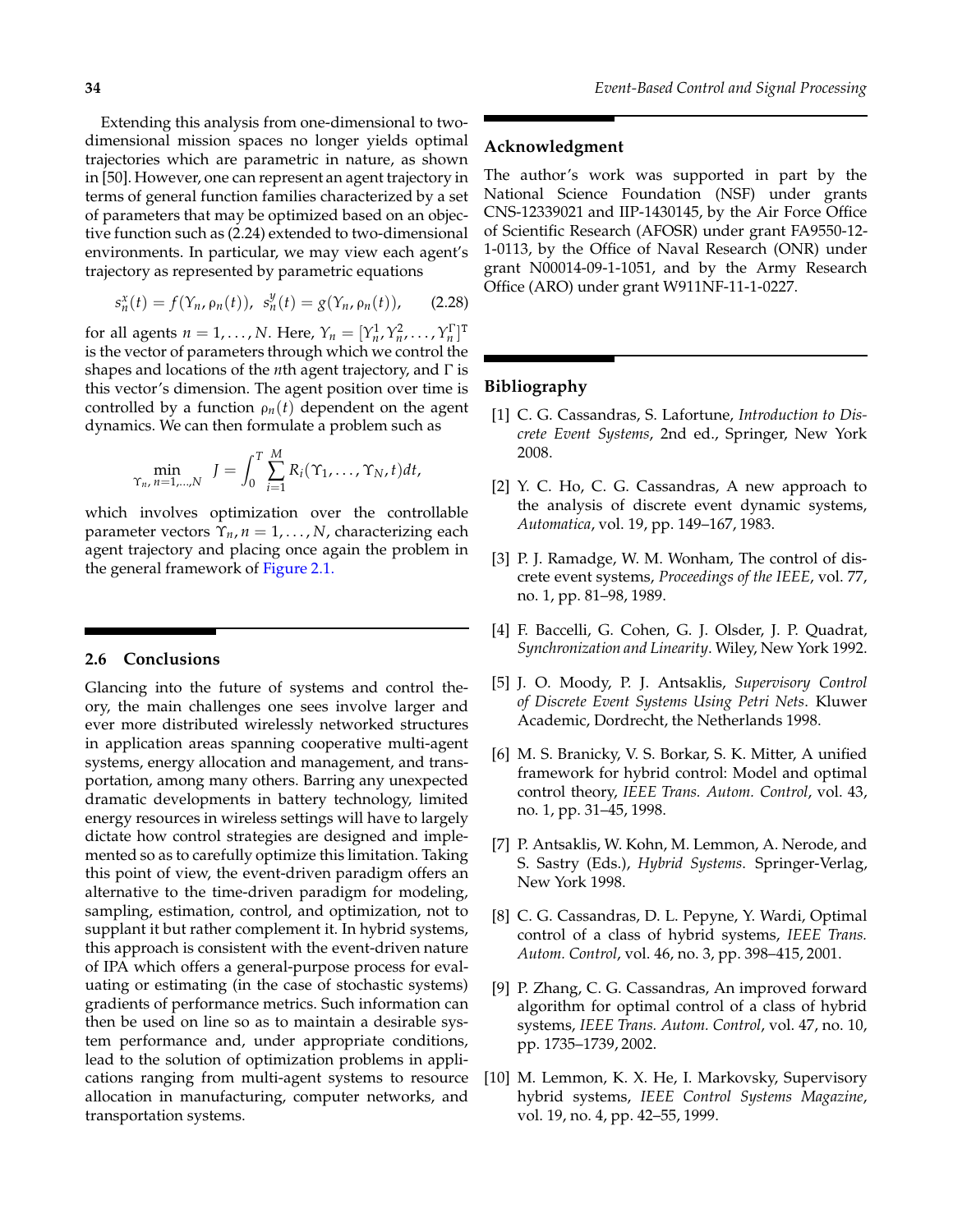- [11] H. J. Sussmann, A maximum principle for hybrid optimal control problems, in *Proceedings of 38th IEEE Conf. on Decision and Control*, December, 1999, pp. 425–430.
- [12] A. Alur, T. A. Henzinger, E. D. Sontag (Eds.), *Hybrid Systems*. Springer-Verlag, New York 1996.
- [13] Special issue on goals and challenges in cyber physical systems research, *IEEE Trans. Autom. Control*, vol. 59, no. 12, pp. 3117–3379, 2014.
- [14] K. E. Arzen, A simple event based PID controller, in *Proceedings of 14th IFAC World Congress*, 2002, pp. 423–428.
- [15] W. P. Heemels, J. H. Sandee, P. P. Bosch, Analysis of event-driven controllers for linear systems, *Int. J. Control*, vol. 81, no. 4, p. 571, 2008.
- [16] J. Lunze, D. Lehmann, A state-feedback approach to event-based control, *Automatica*, vol. 46, no. 1, pp. 211–215, 2010.
- [17] P. Tabuada, Event-triggered real-time scheduling of stabilizing control tasks, *IEEE Trans. Autom. Control*, vol. 52, no. 9, pp. 1680–1685, 2007.
- [18] A. Anta, P. Tabuada, To sample or not to sample: Self-triggered control for nonlinear systems, *IEEE Trans. Autom. Control*, vol. 55, no. 9, pp. 2030–2042, 2010.
- [19] V. S. Dolk, D. P. Borgers, W. P. M. H. Heemels, Dynamic event-triggered control: Tradeoffs between transmission intervals and performance, in *Proceedings 35th IEEE Conf. on Decision and Control*, 2014, pp. 2765–2770.
- [20] K. J. Astrom, B. M. Bernhardsson, Comparison of Riemann and Lebesgue sampling for first order stochastic systems, in *Proceedings of 41st IEEE Conf. on Decision and Control*, 2002, pp. 2011–2016.
- [21] T. Shima, S. Rasmussen, P. Chandler, UAV Team decision and control using efficient collaborative estimation, *ASME J. Dyn. Syst. Meas. Cont.* vol. 129, no. 5, pp. 609–619, 2007.
- [22] X. Wang, M. Lemmon, Event-triggering in distributed networked control systems, *IEEE Trans. Autom. Control*, vol. 56, no. 3, pp. 586–601, 2011.
- [23] M. Zhong, C. G. Cassandras, Asynchronous distributed optimization with event-driven communication, *IEEE Trans. Autom. Control*, vol. 55, no. 12, pp. 2735–2750, 2010.
- [24] W. P. M. H. Heemels, M. C. F. Donkers, A. R. Teel, Periodic event-triggered control for linear systems, *IEEE Trans. Autom. Control*, vol. 58, no. 4, pp. 847– 861, April 2013.
- [25] S. Trimpe, R. D'Andrea, Event-based state estimation with variance-based triggering, *IEEE Trans. Autom. Control*, vol. 49, no. 12, pp. 3266–3281, 2014.
- [26] E. Garcia, P. J. Antsaklis, Event-triggered output feedback stabilization of networked systems with external disturbance, in *Proceedings of 53rd IEEE Conf. on Decision and Control*, 2014, pp. 3572–3577.
- [27] T. Liu, M. Cao, D. J. Hill, Distributed eventtriggered control for output synchronization of dynamical networks with non-identical nodes, in *Proceedings of 53rd IEEE Conf. on Decision and Control*, 2014, pp. 3554–3559.
- [28] Y. Shoukry, P. Tabuada, Event-triggered projected Luenberger observer for linear systems under sparse sensor attacks, in *Proceedings of 53rd IEEE Conf. on Decision and Control*, 2014, pp. 3548–3553.
- [29] S. Trimpe, Stability analysis of distributed eventbased state estimation, in *Proceedings of 53rd IEEE Conf. on Decision and Control*, 2014, pp. 2013–2018.
- [30] Y. Khazaeni, C. G. Cassandras, A new eventdriven cooperative receding horizon controller for multi-agent systems in uncertain environments, in *Proceedings of 53rd IEEE Conf. on Decision and Control*, 2014, pp. 2770–2775.
- [31] Y. C. Ho, X. Cao, *Perturbation Analysis of Discrete Event Dynamic Systems*. Kluwer Academic, Dordrecht, the Netherlands 1991.
- [32] C. G. Cassandras, Y. Wardi, C. G. Panayiotou, C. Yao, Perturbation analysis and optimization of stochastic hybrid systems, *Eur. J. Control*, vol. 16, no. 6, pp. 642–664, 2010.
- [33] C. G. Cassandras, J. Lygeros (Eds.), *Stochastic Hybrid Systems*. CRC Press, Boca Raton, FL 2007.
- [34] W. B. Powell, *Approximate Dynamic Programming* (2nd ed.). John Wiley and Sons, New York.
- [35] C. G. Cassandras, Y. Wardi, B. Melamed, G. Sun, C. G. Panayiotou, Perturbation analysis for on-line control and optimization of stochastic fluid models, *IEEE Trans. Autom. Control*, vol. 47, no. 8, pp. 1234–1248, 2002.
- [36] A. Kebarighotbi, C. G. Cassandras, A general framework for modeling and online optimization